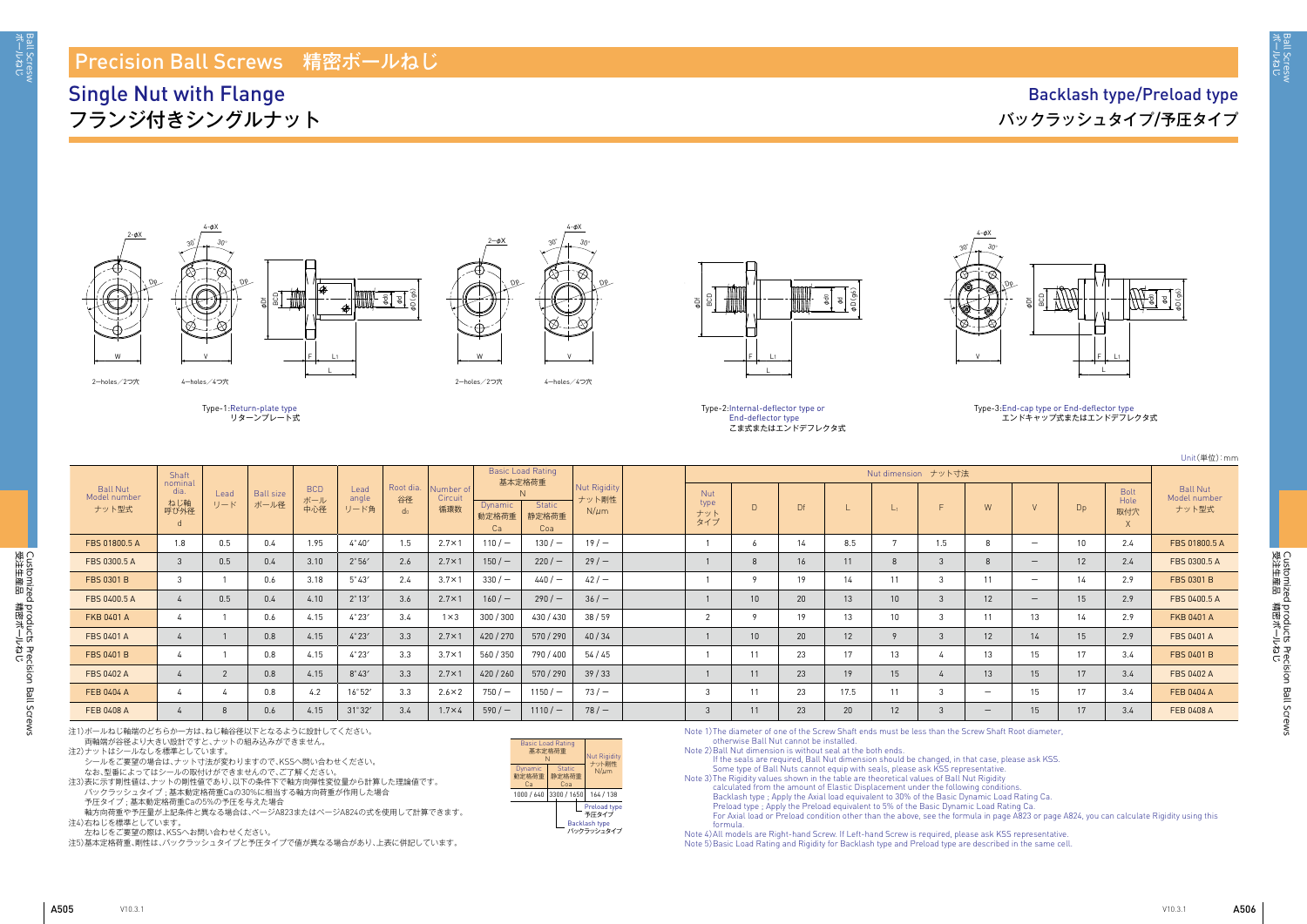3all Scresw<br>ボールねじ

Unit(単位):mm

|                                   | Shaft<br>nominal    |             |                          |                          |                       |                                   |                             |                        | <b>Basic Load Rating</b><br>基本定格荷重 |                                           |                                  |    |    |    | Nut dimension ナット寸法 |    |                          |                |                            |                                          |
|-----------------------------------|---------------------|-------------|--------------------------|--------------------------|-----------------------|-----------------------------------|-----------------------------|------------------------|------------------------------------|-------------------------------------------|----------------------------------|----|----|----|---------------------|----|--------------------------|----------------|----------------------------|------------------------------------------|
| Ball Nut<br>Model number<br>ナット型式 | dia.<br>ねじ軸<br>呼び外径 | Lead<br>リード | <b>Ball size</b><br>ボール径 | <b>BCD</b><br>ボール<br>中心径 | Lead<br>angle<br>リード角 | Root dia.<br>谷径<br>d <sub>0</sub> | Number of<br>Circuit<br>循環数 | Dynamic<br>動定格荷重<br>Ca | <b>Static</b><br>静定格荷重<br>Coa      | <b>Nut Rigidity</b><br>ナット剛性<br>$N/\mu m$ | <b>Nut</b><br>type<br>ナット<br>タイプ |    |    |    |                     | W  |                          | D <sub>p</sub> | <b>Bolt</b><br>Hole<br>取付穴 | <b>Ball Nut</b><br>Model number<br>ナット型式 |
| FBS 0500.5 A                      |                     | 0.5         | 0.4                      | 5.10                     | $1^{\circ}47'$        | 4.6                               | $2.7 \times 1$              | $180/-$                | $370/-$                            | 44/                                       |                                  |    | 23 |    |                     |    | $\overline{\phantom{0}}$ |                | 4.د                        | FBS 0500.5 A                             |
| <b>FKB 0501 A</b>                 |                     |             | 0.6                      | 5.15                     | 3°32'                 | 4.4                               | $1 \times 3$                | 330/330                | 560/560                            | 45/70                                     |                                  |    | 20 | 13 |                     | 12 |                          |                | 2.9                        | <b>FKB 0501 A</b>                        |
| FBS 0501 B                        |                     |             | 0.8                      | 5.15                     | $3^\circ 32'$         | $\sim$<br>4.3                     | $3.7 \times 1$              | 630 / 400              | 1000 / 500                         | 65/55                                     |                                  |    | 24 |    |                     |    |                          |                | 3.4                        | FBS 0501 B                               |
| FBS 0504 A                        |                     |             | 0.8                      | 5.15                     | 13°53'                | 4.3                               | $2.7 \times 1$              | 470 / 300              | 720/360                            | 47/39                                     |                                  | 12 | 24 | 22 |                     |    | 15                       |                | 3.4                        | <b>FBS 0504 A</b>                        |

## Precision Ball Screws 精密ボールねじ

Single Nut with Flange フランジ付きシングルナット





Type-1: Return-plate type リターンプレート式



| <b>Basic Load Rating</b><br>基本定格荷重<br>N |                               | <b>Nut Rigidity</b><br>ナット剛性                  |  |  |  |  |  |
|-----------------------------------------|-------------------------------|-----------------------------------------------|--|--|--|--|--|
| Dynamic<br>動定格荷重<br>Cа                  | <b>Static</b><br>静定格荷重<br>Coa | $N/\mu$ m                                     |  |  |  |  |  |
| 1000 / 640                              | 3300 / 1650                   | 164 / 138                                     |  |  |  |  |  |
|                                         |                               | Preload type<br>予圧タイプ<br><b>Backlash type</b> |  |  |  |  |  |

| $2-\phi X$<br>De | $4 - \psi \wedge$<br>$30^\circ$<br>$30^{\circ}$<br>Ol<br>BCD<br>φDf<br>ł, |
|------------------|---------------------------------------------------------------------------|
| W                | V                                                                         |
| 2-holes/2つ穴      | 4-holes/4つ穴                                                               |

Type-2: Internal-deflector type or End-deflector type こま式またはエンドデフレクタ式

 $4-4V$ 

Backlash type バックラッシュタイプ

注1)ボールねじ軸端のどちらか一方は、ねじ軸谷径以下となるように設計してください。

両軸端が谷径より大きい設計ですと、ナットの組み込みができません。

注2)ナットはシールなしを標準としています。

シールをご要望の場合は、ナット寸法が変わりますので、KSSへ問い合わせください。

なお、型番によってはシールの取付けができませんので、ご了解ください。

注3)表に示す剛性値は、ナットの剛性値であり、以下の条件下で軸方向弾性変位量から計算した理論値です。 バックラッシュタイプ ; 基本動定格荷重Caの30%に相当する軸方向荷重が作用した場合

予圧タイプ ; 基本動定格荷重Caの5%の予圧を与えた場合

軸方向荷重や予圧量が上記条件と異なる場合は、ぺージA823またはぺージA824の式を使用して計算できます。 注4)右ねじを標準としています。

左ねじをご要望の際は、KSSへお問い合わせください。

注5)基本定格荷重、剛性は、バックラッシュタイプと予圧タイプで値が異なる場合があり、上表に併記しています。

Note 1) The diameter of one of the Screw Shaft ends must be less than the Screw Shaft Root diameter, otherwise Ball Nut cannot be installed.

Note 2) Ball Nut dimension is without seal at the both ends.

If the seals are required, Ball Nut dimension should be changed, in that case, please ask KSS. Some type of Ball Nuts cannot equip with seals, please ask KSS representative. Note 3) The Rigidity values shown in the table are theoretical values of Ball Nut Rigidity calculated from the amount of Elastic Displacement under the following conditions. Backlash type ; Apply the Axial load equivalent to 30% of the Basic Dynamic Load Rating Ca. Preload type ; Apply the Preload equivalent to 5% of the Basic Dynamic Load Rating Ca. For Axial load or Preload condition other than the above, see the formula in page A823 or page A824, you can calculate Rigidity using this formula.

Note 4) All models are Right-hand Screw. If Left-hand Screw is required, please ask KSS representative. Note 5) Basic Load Rating and Rigidity for Backlash type and Preload type are described in the same cell.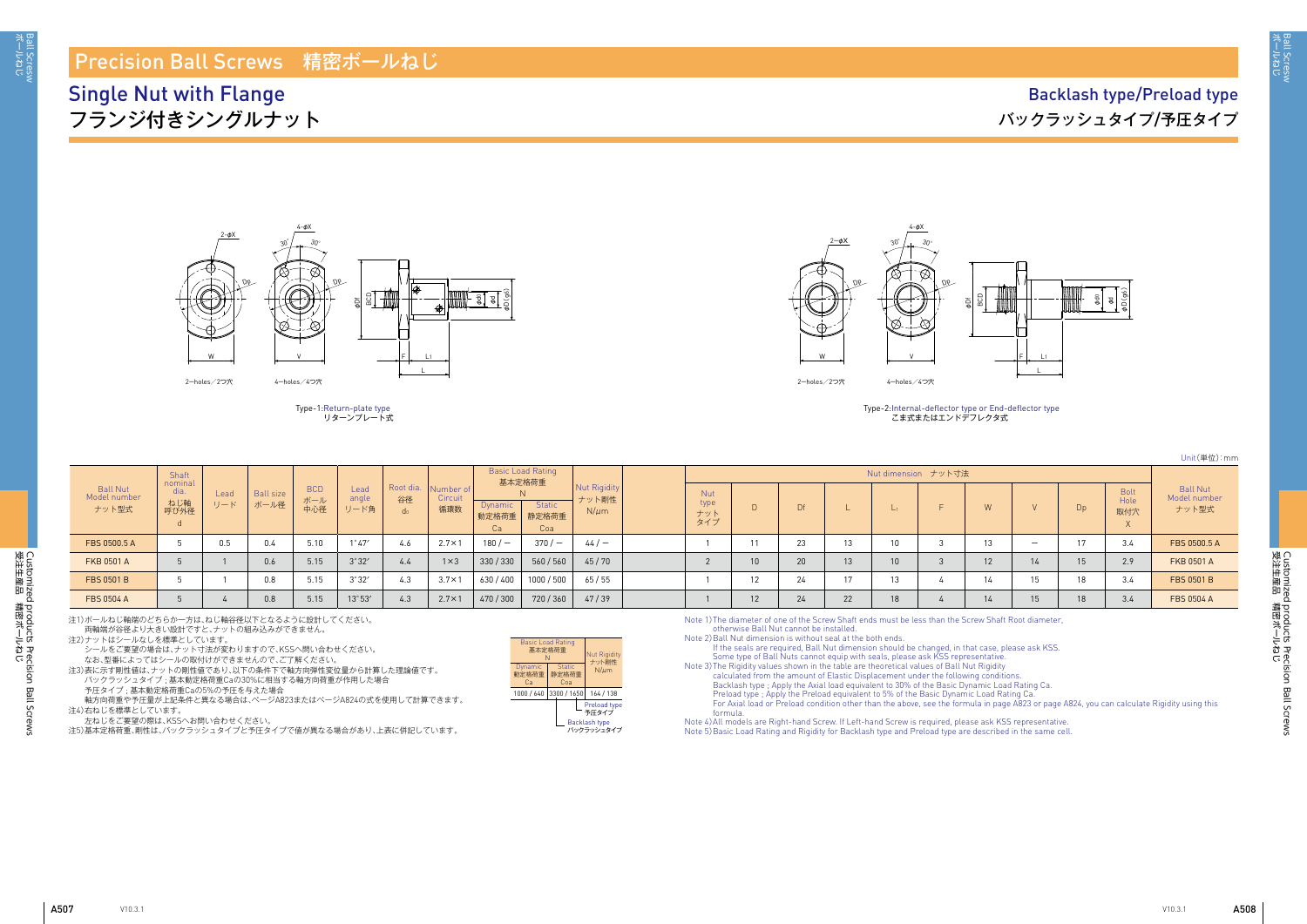aall Scresw<br>ドールねじ

Customized products Precision Ball Screws<br>受注生産品 精密ボールねじ 受注生産品 講略洋 しち Customized products Precision Ball Screws

Unit(単位):mm

# Ball Nut Model number ナット型式 Bolt Hole 取付穴 X

|                                          | Shaft                          |                   |                          |                   |                       |                        |                             |                               | <b>Basic Load Rating</b><br>基本定格荷重 |                                           |                                  |    |           |      |       | Nut dimension ナット寸法 |                          |                          |                |                     |                                         |
|------------------------------------------|--------------------------------|-------------------|--------------------------|-------------------|-----------------------|------------------------|-----------------------------|-------------------------------|------------------------------------|-------------------------------------------|----------------------------------|----|-----------|------|-------|---------------------|--------------------------|--------------------------|----------------|---------------------|-----------------------------------------|
| <b>Ball Nut</b><br>Model number<br>ナット型式 | nominal<br>dia.<br>ねじ軸<br>呼び外径 | Lead<br>リード       | <b>Ball size</b><br>ボール径 | BCD<br>ボール<br>中心径 | Lead<br>angle<br>リード角 | Root dia.<br>谷径<br>-dr | Number of<br>Circuit<br>循環数 | <b>Dynamic</b><br>動定格荷重<br>Ca | Static<br>静定格荷重<br>Coa             | <b>Nut Rigidity</b><br>ナット剛性<br>$N/\mu m$ | <b>Nut</b><br>type<br>ナット<br>タイプ | D  | <b>Df</b> |      | $L_1$ |                     | W                        |                          | D <sub>p</sub> | Bolt<br>Hole<br>取付穴 | <b>Ball Nut</b><br>Model numbe<br>ナット型式 |
| FBS 0600.5 A                             | <sub>o</sub>                   | 0.5               | 0.4                      | 6.10              | $1^{\circ}30'$        | 5.6                    | $2.7 \times 1$              | 190 $/ -$                     | 440/                               | 50/                                       |                                  | 12 | 25        | 13   |       |                     | 14                       | $\overline{\phantom{m}}$ | 19             | 3.4                 | FBS 0600.5 A                            |
| FKB 0601 A                               |                                |                   | 0.8                      | 6.20              | $2^{\circ}56'$        | 5.3                    | $1 \times 3$                | 560/560                       | 950 / 950                          | 55/86                                     |                                  | 11 | 23        | 14.5 | 11    | 3.5                 | 13                       | 15                       | 17             | 3.4                 | FKB 0601 A                              |
| <b>FBS 0601 B</b>                        | <sub>o</sub>                   |                   | 0.8                      | 6.15              | $2^{\circ}58'$        | 5.3                    | $3.7 \times 1$              | 680/430                       | 1200 / 610                         | 75/63                                     |                                  | 13 | 28        | 17   | 13    |                     | 15                       | 17                       | 21.5           | 3.4                 | <b>FBS 0601 B</b>                       |
| FBS 0601.5 B                             |                                | 1.5               | 1.0                      | 6.20              | $4^\circ 24'$         | 5.1                    | $3.7 \times 1$              | 980 / 620                     | 1600 / 800                         | 79/67                                     |                                  | 14 | 28        | 19   | 15    |                     | 16                       | 17                       | 22             | 3.4                 | FBS 0601.5 B                            |
| FBS 0602 A                               |                                |                   | 1.0                      | 6.20              | $5^{\circ}52'$        | 5.1                    | $2.7 \times 1$              | 750/470                       | 1200 / 590                         | 58/49                                     |                                  | 15 | 29        | 17   | 13    |                     | 17                       | 18                       | 23             | 3.4                 | <b>FBS 0602 A</b>                       |
| FBS 0602.5 A                             |                                | 2.5               | 1.0                      | 6.20              | $7^\circ 19'$         | 5.1                    | $2.7 \times 1$              | 750 / 470                     | 1200 / 590                         | 59/49                                     |                                  | 15 | 29        | 18   | 14    |                     | 17                       | 18                       | 23             | 3.4                 | FBS 0602.5 A                            |
| FEB 0606 A                               |                                |                   | 1.0                      | 6.30              | 16°52'                | 5.2                    | $1.6 \times 2$              | $870/-$                       | $1450/ -$                          | 67/                                       |                                  | 14 | 27        | 17   |       |                     |                          | 16                       | 21             | 3.4                 | FEB 0606 A                              |
| FEB 0610 A                               | h.                             | 10 <sup>1</sup>   | 1.2                      | 6.30              | $26^{\circ}48'$       | 5.0                    | $1.2 \times 2$              | 950/                          | $1600 / -$                         | 50/                                       | 3                                | 14 | 27        | 23   | 11.5  |                     | $\overline{\phantom{0}}$ | 16                       | 21             | 3.4                 | FEB 0610 A                              |
| FEB 0612 A                               | <sub>6</sub>                   | $12 \overline{ }$ | 1.2                      | 6.30              | $31^\circ 14'$        | 5.0                    | $0.7\times2$                | $600/-$                       | $950/-$                            | 29/                                       |                                  | 14 | 27        | 16   | 8.3   |                     |                          | 16                       | 21             | 3.4                 | FEB 0612 A                              |

al a φD(g6)

。<br>バックラッシュタイプ ; 基本動定格荷重Caの30%に相当する軸方向荷重が作用した場合 予圧タイプ ; 基本動定格荷重Caの5%の予圧を与えた場合

## Precision Ball Screws 精密ボールねじ

## Single Nut with Flange フランジ付きシングルナット



| N | <b>Basic Load Rating</b> |        | <b>Nut Rigidity</b><br>ナット剛性                         |
|---|--------------------------|--------|------------------------------------------------------|
|   | <b>Static</b><br>Coa     |        | $N/\mu$ m                                            |
|   |                          |        | 164 / 138                                            |
|   |                          |        | Preload type<br>予圧タイプ<br>Backlash type<br>バックラッシュタイプ |
|   |                          | 基本定格荷重 | 静定格荷重<br>3300 / 1650                                 |

2-holes/2つ穴 4-holes/4つ穴





4-φX

Type-2: Internal-deflector type or End-deflector type こま式またはエンドデフレクタ式

Dp





Dp





### Type-3: End-cap type or End-deflector type エンドキャップ式またはエンドデフレクタ式

注1)ボールねじ軸端のどちらか一方は、ねじ軸谷径以下となるように設計してください。

両軸端が谷径より大きい設計ですと、ナットの組み込みができません。

注2)ナットはシールなしを標準としています。

シールをご要望の場合は、ナット寸法が変わりますので、KSSへ問い合わせください。 なお、型番によってはシールの取付けができませんので、ご了解ください。

注3)表に示す剛性値は、ナットの剛性値であり、以下の条件下で軸方向弾性変位量から計算した理論値です。

軸方向荷重や予圧量が上記条件と異なる場合は、ぺージA823またはぺージA824の式を使用して計算できます。 注4)右ねじを標準としています。

.<br>左ねじをご要望の際は、KSSへお問い合わせください。

注5)基本定格荷重、剛性は、バックラッシュタイプと予圧タイプで値が異なる場合があり、上表に併記しています。

Note 1) The diameter of one of the Screw Shaft ends must be less than the Screw Shaft Root diameter, otherwise Ball Nut cannot be installed.

Note 2) Ball Nut dimension is without seal at the both ends.

If the seals are required, Ball Nut dimension should be changed, in that case, please ask KSS. Some type of Ball Nuts cannot equip with seals, please ask KSS representative. Note 3) The Rigidity values shown in the table are theoretical values of Ball Nut Rigidity calculated from the amount of Elastic Displacement under the following conditions. Backlash type ; Apply the Axial load equivalent to 30% of the Basic Dynamic Load Rating Ca. Preload type ; Apply the Preload equivalent to 5% of the Basic Dynamic Load Rating Ca. For Axial load or Preload condition other than the above, see the formula in page A823 or page A824, you can calculate Rigidity using this formula. Note 4) All models are Right-hand Screw. If Left-hand Screw is required, please ask KSS representative.

Note 5) Basic Load Rating and Rigidity for Backlash type and Preload type are described in the same cell.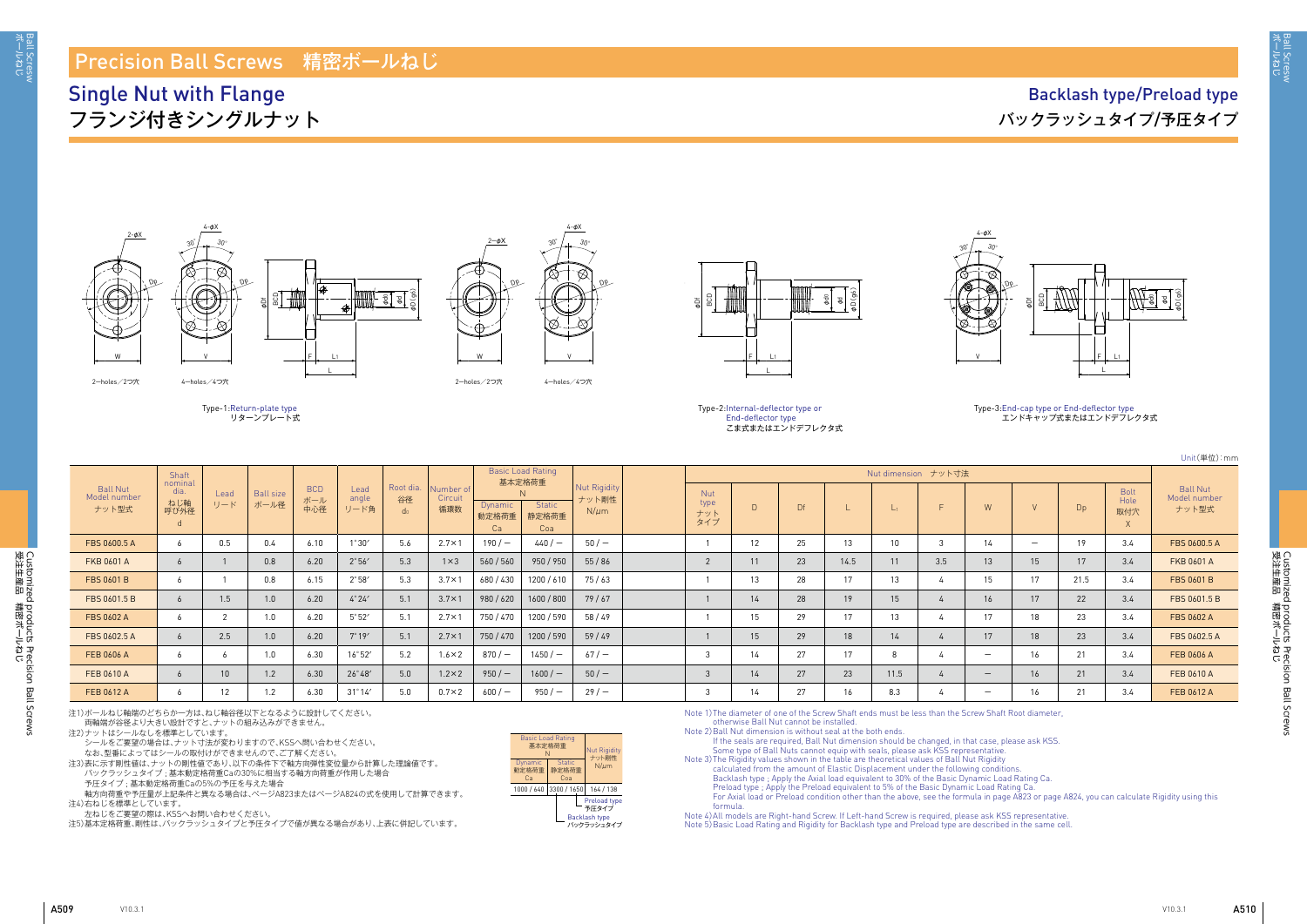3all Scresw<br>ボールねじ

Customized products Precision Ball Screws<br>受注生産品 精密ボールねじ 受注生産品 講略洋 しち Customized products Precision Ball Screws

| Unit(単位):mm |
|-------------|
|-------------|

## Precision Ball Screws 精密ボールねじ

Single Nut with Flange フランジ付きシングルナット

## Backlash type/Preload type バックラッシュタイプ/予圧タイプ

| <b>Basic Load Rating</b><br>基本定格荷重<br>N |                               | <b>Nut Rigidity</b><br>ナット剛性                         |
|-----------------------------------------|-------------------------------|------------------------------------------------------|
| Dynamic<br>動定格荷重<br>Cа                  | <b>Static</b><br>静定格荷重<br>Coa | $N/\mu$ m                                            |
| 1000 / 640                              | 3300 / 1650                   | 164 / 138                                            |
|                                         |                               | Preload type<br>予圧タイプ<br>Backlash type<br>バックラッシュタイプ |

こま式またはエンドデフレクタ式

|                                   | Shaft                          |             |                          |                          |                       |                                   |                             |                        | <b>Basic Load Rating</b><br>基本定格荷重 |                                    |                           |    |    |    | Nut dimension ナット寸法 |    |                          |     |                            |                                          |
|-----------------------------------|--------------------------------|-------------|--------------------------|--------------------------|-----------------------|-----------------------------------|-----------------------------|------------------------|------------------------------------|------------------------------------|---------------------------|----|----|----|---------------------|----|--------------------------|-----|----------------------------|------------------------------------------|
| Ball Nut<br>Model number<br>ナット型式 | nominal<br>dia.<br>ねじ軸<br>呼び外径 | Lead<br>リード | <b>Ball size</b><br>ボール径 | <b>BCD</b><br>ボール<br>中心径 | Lead<br>angle<br>リード角 | Root dia.<br>谷径<br>d <sub>0</sub> | Number of<br>Circuit<br>循環数 | Dynamic<br>動定格荷重<br>Ca | <b>Static</b><br>静定格荷重<br>Coa      | Nut Rigidity<br>ナット剛性<br>$N/\mu m$ | Nut<br>type<br>ナット<br>タイプ |    | Df |    |                     | W  |                          | Dp  | <b>Bolt</b><br>Hole<br>取付穴 | <b>Ball Nut</b><br>Model number<br>ナット型式 |
| FBS 0800.5 A                      |                                | 0.5         | 0.4                      | 8.10                     | $1^{\circ}08'$        | 7.6                               | $2.7 \times 1$              | 220/                   | $590/$ $-$                         | $64/-$                             |                           |    | 27 |    |                     |    | $\overline{\phantom{0}}$ | -21 | 3.4                        | FBS 0800.5 A                             |
| <b>FKB 0801 A</b>                 |                                |             | 0.8                      | 8.20                     | $2^{\circ}13'$        | 7.3                               | $1 \times 3$                | 650 / 650              | 1300 / 1300                        | 70/109                             |                           |    | 26 |    |                     |    |                          | 20  | 3.4                        | <b>FKB 0801 A</b>                        |
| FBS 0801 B                        |                                |             | 0.8                      | 8.15                     | $2^{\circ}14'$        | 7.3                               | $3.7 \times 1$              | 780 / 490              | 1650 / 820                         | 95/80                              |                           | 16 | 30 |    | 13                  | 18 | 18                       | 24  | 3.4                        | <b>FBS 0801 B</b>                        |
| FKB 0801.5 A                      |                                | 1.5         | 1.0                      | 8.30                     | $3^\circ 18'$         | 7.2                               | $1 \times 3$                | 890/890                | 1650/1650                          | 73 / 113                           |                           | 15 | 28 | 20 |                     |    |                          | 22  | 3.4                        | FKB 0801.5 A                             |
| FBS 0801.5 B                      |                                | 1.5         |                          | 8.20                     | $3^{\circ}20'$        | 7.1                               | $3.7 \times 1$              |                        | 1100 / 700   2200 / 1100           | 99/83                              |                           |    | 30 |    |                     | 18 | 18                       | 24  | 3.4                        | FBS 0801.5 B                             |
| <b>FKB 0802 A</b>                 |                                |             | 1.2                      | 8.30                     | 4°23'                 | 7.0                               | $1 \times 3$                |                        | 1300 / 1300   2300 / 2300          | 77/121                             |                           |    | 28 | 18 |                     |    |                          | 22  | 3.4                        | <b>FKB 0802 A</b>                        |
| FBS 0802 B(1)                     |                                |             | 1.0                      | 8.20                     | $4^\circ 26'$         | 7.1                               | $3.7 \times 1$              |                        | 1100 / 700 2200 / 1100             | 99/83                              |                           | 16 | 30 | 21 |                     |    |                          | 24  | 3.4                        | FBS 0802 B(1)                            |
| FBS 0802 B(2)                     |                                |             | 1.5875                   | 8.30                     | 4°23'                 | 6.6                               | $3.7 \times 1$              |                        | 2400/1550 4100/2100                | 111/94                             |                           | 20 | 38 | 24 |                     | 22 | 23                       | 30  | 4.5                        | FBS 0802 B(2)                            |



Type-1: Return-plate type リターンプレート式



Type-2: Internal-deflector type or End-deflector type

注1)ボールねじ軸端のどちらか一方は、ねじ軸谷径以下となるように設計してください。

両軸端が谷径より大きい設計ですと、ナットの組み込みができません。

注2)ナットはシールなしを標準としています。

シールをご要望の場合は、ナット寸法が変わりますので、KSSへ問い合わせください。

なお、型番によってはシールの取付けができませんので、ご了解ください。

注3)表に示す剛性値は、ナットの剛性値であり、以下の条件下で軸方向弾性変位量から計算した理論値です。 バックラッシュタイプ ; 基本動定格荷重Caの30%に相当する軸方向荷重が作用した場合 予圧タイプ ; 基本動定格荷重Caの5%の予圧を与えた場合

軸方向荷重や予圧量が上記条件と異なる場合は、ぺージA823またはぺージA824の式を使用して計算できます。 注4)右ねじを標準としています。

左ねじをご要望の際は、KSSへお問い合わせください。

注5)基本定格荷重、剛性は、バックラッシュタイプと予圧タイプで値が異なる場合があり、上表に併記しています。

Note 1) The diameter of one of the Screw Shaft ends must be less than the Screw Shaft Root diameter, otherwise Ball Nut cannot be installed.

Note 2) Ball Nut dimension is without seal at the both ends.

If the seals are required, Ball Nut dimension should be changed, in that case, please ask KSS. Some type of Ball Nuts cannot equip with seals, please ask KSS representative. calculated from the amount of Elastic Displacement under the following conditions. Backlash type ; Apply the Axial load equivalent to 30% of the Basic Dynamic Load Rating Ca. Preload type ; Apply the Preload equivalent to 5% of the Basic Dynamic Load Rating Ca. For Axial load or Preload condition other than the above, see the formula in page A823 or page A824, you can calculate Rigidity using this formula.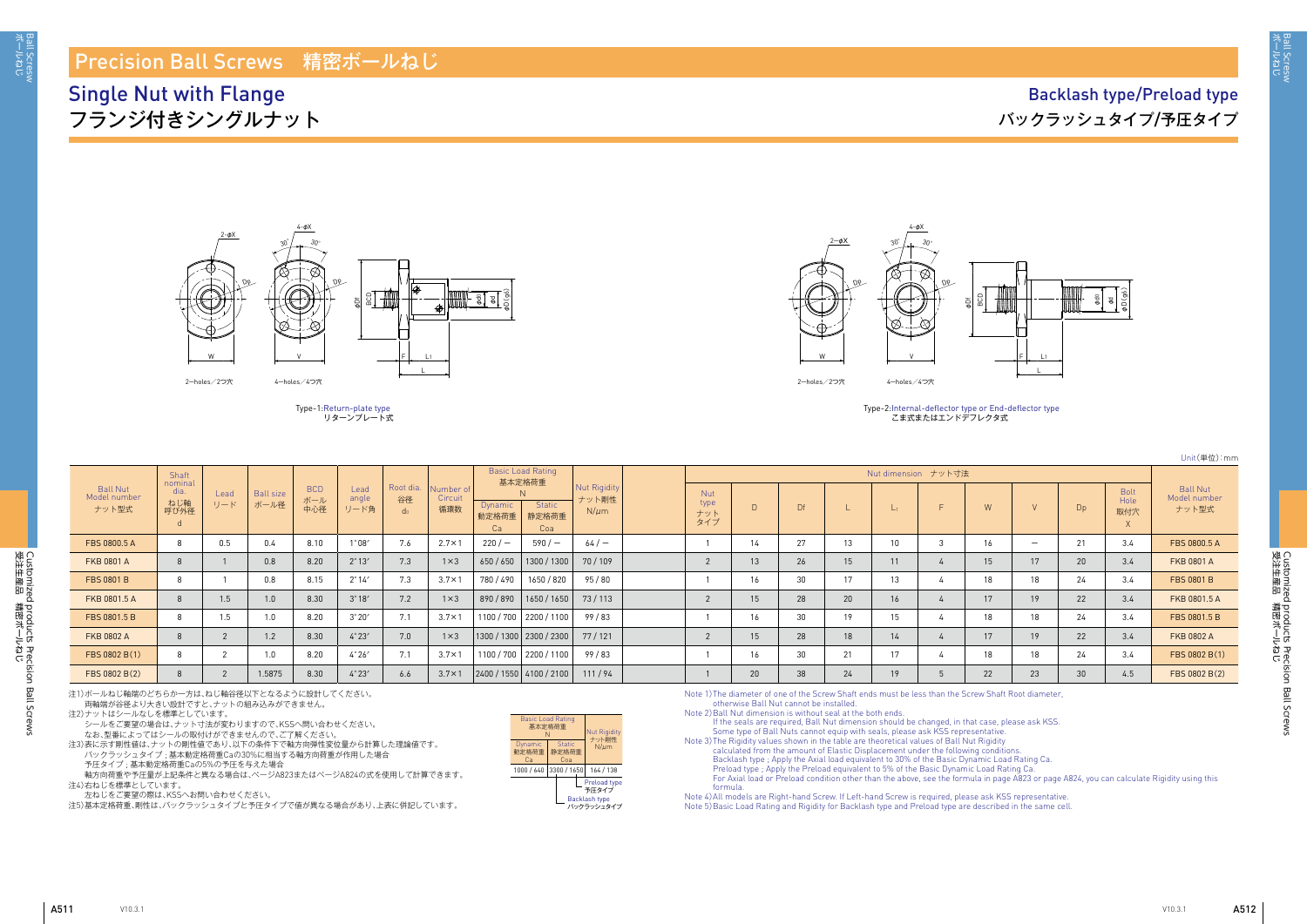A513 A514

ボールねじ Ball Scresw

3all Scresw<br>ボールねじ

Customized products Precision Ball Screws<br>受注生産品 精密ボールねじ 受注生産品 講略洋 しち Customized products Precision Ball Screws

Unit(単位):mm

## Ball Nut Model number ナット型式 Bolt Hole 取付穴 X

|                                   |                                    |             |                          |                          |                       |                                   |                             |                               |                                    |                                    |                                  |    |    |    |           |                     |                          |    |    |                            | $U(111)(+12)$                           |
|-----------------------------------|------------------------------------|-------------|--------------------------|--------------------------|-----------------------|-----------------------------------|-----------------------------|-------------------------------|------------------------------------|------------------------------------|----------------------------------|----|----|----|-----------|---------------------|--------------------------|----|----|----------------------------|-----------------------------------------|
|                                   | Shaft                              |             |                          |                          |                       |                                   |                             |                               | <b>Basic Load Rating</b><br>基本定格荷重 |                                    |                                  |    |    |    |           | Nut dimension ナット寸法 |                          |    |    |                            |                                         |
| Ball Nut<br>Model number<br>ナット型式 | nominal<br>dia<br>ねじ軸<br>呼び外径<br>d | Lead<br>リード | <b>Ball size</b><br>ボール径 | <b>BCD</b><br>ボール<br>中心径 | Lead<br>angle<br>リード角 | Root dia.<br>谷径<br>d <sub>0</sub> | Number of<br>Circuit<br>循環数 | <b>Dynamic</b><br>動定格荷重<br>Ca | <b>Static</b><br>静定格荷重<br>Coa      | Nut Rigidity<br>ナット剛性<br>$N/\mu m$ | <b>Nut</b><br>type<br>ナット<br>タイプ | D  | Df |    | $\vert$ 1 |                     | W                        |    |    | <b>Bolt</b><br>Hole<br>取付穴 | <b>Ball Nut</b><br>Model numbe<br>ナット型式 |
| FDB 0802.5 A                      | 8                                  | 2.5         | 1.5875                   | 8.00                     | $5^{\circ}41'$        | 6.3                               | $2.7 \times 1$              | 1850 / —                      | $3000 / -$                         | $80/$ –                            |                                  | 16 | 29 | 16 | 12        |                     | $\overline{\phantom{0}}$ | 18 | 23 | 3.4                        | FDB 0802.5 A                            |
| FBS 0802.5 B                      | $\mathbf{8}$                       | 2.5         | 1.5875                   | 8.30                     | $5^{\circ}29'$        | 6.6                               | $3.7 \times 1$              |                               | 2400/1550 4100/2100                | 111/93                             |                                  | 20 | 38 | 26 | 21        |                     | 22                       | 23 | 30 | 4.5                        | FBS 0802.5 B                            |
| FBS 0803 A                        | 8                                  |             | 2.0                      | 8.30                     | $6^\circ 34'$         | 6.2                               | $2.7 \times 1$              |                               | 2600 / 1650 4200 / 2100            | 85/70                              |                                  | 20 | 38 | 25 | 20        |                     | 22                       | 23 | 30 | 4.5                        | FBS 0803 A                              |
| FBS 0804 A                        | 8                                  |             | 2.0                      | 8.30                     | $8^{\circ}43'$        | 6.2                               | $2.7 \times 1$              |                               | $ 2600/1650 $ 4200 / 2100          | 84/70                              |                                  | 21 | 39 | 28 | 23        |                     | 23                       | 23 | 31 | 4.5                        | <b>FBS 0804 A</b>                       |
| <b>FBS 0805 A</b>                 | 8                                  |             | 1.5875                   | 8.30                     | $10^{\circ}51'$       | 6.6                               | $2.7 \times 1$              |                               | 1850 / 1150 3000 / 1500            | 82/67                              |                                  | 18 | 31 | 28 | 24        |                     | 20                       | 20 | 25 | 3.4                        | <b>FBS 0805 A</b>                       |
| FEB 0808 A                        |                                    |             | 1.5875                   | 8.40                     | 16°52'                | 6.7                               | $1.6 \times 2$              | $2200/-$                      | $3800 / -$                         | 95/                                |                                  | 18 | 31 | 20 |           |                     | $\overline{\phantom{a}}$ | 20 | 25 | 3.4                        | FEB 0808 A                              |
| FEB 0810 A                        | 8                                  |             | 1.5875                   | 8.40                     | $20^{\circ}45'$       | 6.7                               | $1.6 \times 2$              | $2200/-$                      | $3900/-$                           | 92/                                |                                  | 18 | 31 | 24 | 13        |                     | $\overline{\phantom{0}}$ | 20 | 25 | 3.4                        | FEB 0810 A                              |
| FEB 0812 A                        |                                    |             | 1.5875                   | 8.40                     | $24^\circ 27'$        | 6.7                               | $1.6 \times 2$              | $2200/-$                      | $4000 / -$                         | 90/                                |                                  | 18 | 31 | 27 | 17        |                     | $\overline{\phantom{a}}$ | 20 | 25 | 3.4                        | FEB 0812 A                              |

al a φD(g6)

## Precision Ball Screws 精密ボールねじ

## Single Nut with Flange フランジ付きシングルナット



|                        | <b>Basic Load Rating</b><br>基本定格荷重<br>N |                               |  |                                               |  |  |  |  |  |  |  |  |
|------------------------|-----------------------------------------|-------------------------------|--|-----------------------------------------------|--|--|--|--|--|--|--|--|
| Dynamic<br>動定格荷重<br>Cа |                                         | <b>Static</b><br>静定格荷重<br>Coa |  | ナット剛性<br>$N/\mu$ m                            |  |  |  |  |  |  |  |  |
| 1000 / 640             |                                         | 3300 / 1650                   |  | 164 / 138                                     |  |  |  |  |  |  |  |  |
|                        |                                         |                               |  | Preload type<br>予圧タイプ<br><b>Backlash type</b> |  |  |  |  |  |  |  |  |
|                        |                                         |                               |  | バックラッシュタイプ                                    |  |  |  |  |  |  |  |  |

2-holes/2つ穴 4-holes/4つ穴





4-φX

Type-2: Internal-deflector type or End-deflector type こま式またはエンドデフレクタ式

Dp







Dp





### Type-3: End-cap type or End-deflector type エンドキャップ式またはエンドデフレクタ式

注1)ボールねじ軸端のどちらか一方は、ねじ軸谷径以下となるように設計してください。

両軸端が谷径より大きい設計ですと、ナットの組み込みができません。

注2)ナットはシールなしを標準としています。

シールをご要望の場合は、ナット寸法が変わりますので、KSSへ問い合わせください。

なお、型番によってはシールの取付けができませんので、ご了解ください。

注3)表に示す剛性値は、ナットの剛性値であり、以下の条件下で軸方向弾性変位量から計算した理論値です。 バックラッシュタイプ ; 基本動定格荷重Caの30%に相当する軸方向荷重が作用した場合 予圧タイプ ; 基本動定格荷重Caの5%の予圧を与えた場合

軸方向荷重や予圧量が上記条件と異なる場合は、ぺージA823またはぺージA824の式を使用して計算できます。 注4)右ねじを標準としています。

左ねじをご要望の際は、KSSへお問い合わせください。

注5)基本定格荷重、剛性は、バックラッシュタイプと予圧タイプで値が異なる場合があり、上表に併記しています。

Note 1) The diameter of one of the Screw Shaft ends must be less than the Screw Shaft Root diameter, otherwise Ball Nut cannot be installed.

Note 2) Ball Nut dimension is without seal at the both ends.

If the seals are required, Ball Nut dimension should be changed, in that case, please ask KSS. Some type of Ball Nuts cannot equip with seals, please ask KSS representative. Note 3) The Rigidity values shown in the table are theoretical values of Ball Nut Rigidity calculated from the amount of Elastic Displacement under the following conditions. Backlash type ; Apply the Axial load equivalent to 30% of the Basic Dynamic Load Rating Ca. Preload type ; Apply the Preload equivalent to 5% of the Basic Dynamic Load Rating Ca. For Axial load or Preload condition other than the above, see the formula in page A823 or page A824, you can calculate Rigidity using this formula. Note 4) All models are Right-hand Screw. If Left-hand Screw is required, please ask KSS representative. Note 5) Basic Load Rating and Rigidity for Backlash type and Preload type are described in the same cell.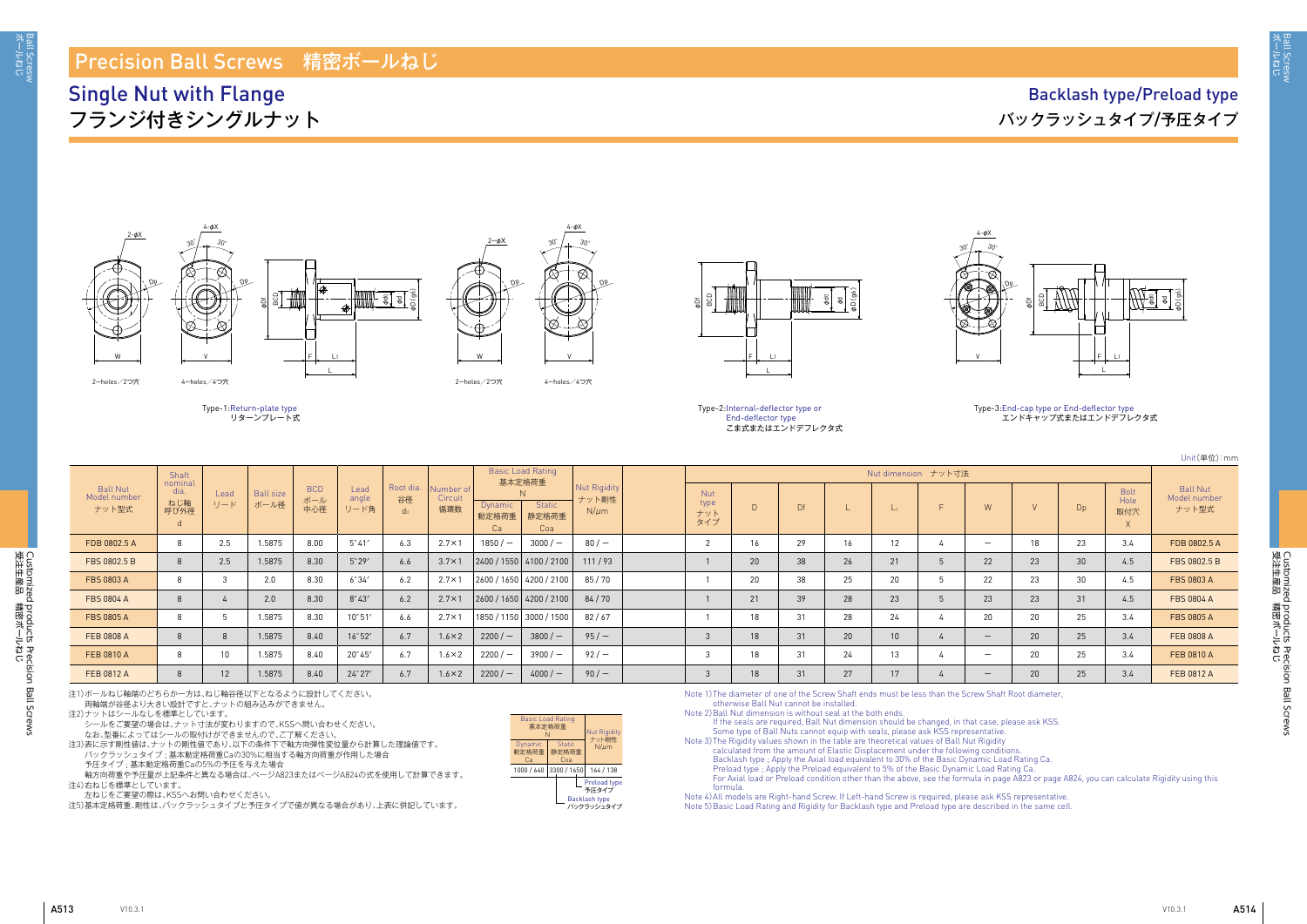受注生産品 講験共一

ボールねじ Ball Scresw

Ball Scresw<br>ポールねじ

Customized products Precision Ball Screws<br>受注生産品 精密术一ルねじ 受注生産品 講略洋 しち Customized products Precision Ball Screws

Customized products Precision Ball Screws

Customized products Precision Ball Screws<br>受注生産品 精密ボールねじ

|                                          |                                |             |                          |                          |                       |                         |                             |                        |                                    |                                    |                                  |    |           |                 |                     |                 |    |    |                            | ○□□□□ (一 山ノ・□□□                          |
|------------------------------------------|--------------------------------|-------------|--------------------------|--------------------------|-----------------------|-------------------------|-----------------------------|------------------------|------------------------------------|------------------------------------|----------------------------------|----|-----------|-----------------|---------------------|-----------------|----|----|----------------------------|------------------------------------------|
|                                          | Shaft                          |             |                          |                          |                       |                         |                             |                        | <b>Basic Load Rating</b><br>基本定格荷重 |                                    |                                  |    |           |                 | Nut dimension ナット寸法 |                 |    |    |                            |                                          |
| <b>Ball Nut</b><br>Model number<br>ナット型式 | nominal<br>dia.<br>ねじ軸<br>呼び外径 | Lead<br>リード | <b>Ball size</b><br>ボール径 | <b>BCD</b><br>ボール<br>中心径 | Lead<br>angle<br>リード角 | Root dia.<br>谷径<br>- do | Number of<br>Circuit<br>循環数 | Dynamic<br>動定格荷重<br>Ca | <b>Static</b><br>静定格荷重<br>Coa      | Nut Rigidity<br>ナット剛性<br>$N/\mu m$ | <b>Nut</b><br>type<br>ナット<br>タイプ | D. | <b>Df</b> |                 | $\vert$ 1           | W               |    | Dp | <b>Bolt</b><br>Hole<br>取付穴 | <b>Ball Nut</b><br>Model number<br>ナット型式 |
| <b>FKB 1001 A</b>                        | 10                             |             | 0.8                      | 10.20                    | $1^{\circ}47'$        | 9.3                     | $1 \times 3$                | 720/720                | 1650 / 1650                        | 84 / 131                           |                                  | 15 | 28        | 15              |                     | 17              | 19 | 22 | 3.4                        | <b>FKB 1001 A</b>                        |
| FBS 1001 B                               | 10 <sup>°</sup>                |             | 0.8                      | 10.15                    | $1^{\circ}48'$        | 9.3                     | $3.7 \times 1$              |                        | 840 / 530 2000 / 1000              | 113/95                             |                                  | 19 | 37        | 18              | 13                  | 21              | 22 | 29 | 4.5                        | <b>FBS 1001 B</b>                        |
| FKB 1001.5 A                             | 10 <sup>°</sup>                | 1.5         | 1.0                      | 10.30                    | $2^{\circ}39'$        | 9.2                     | $1 \times 3$                |                        | 990 / 990 2100 / 2100              | 87 / 136                           |                                  | 17 | 34        | 21              | 16                  | 19              | 21 | 26 | 4.5                        | FKB 1001.5 A                             |
| FBS 1001.5 B                             | 10 <sup>1</sup>                | 1.5         | 1.0                      | 10.20                    | $2^{\circ}41'$        | 9.1                     | $3.7 \times 1$              |                        | 1250 / 790   2800 / 1400           | 120/101                            |                                  | 19 | 37        | 20 <sup>1</sup> | 15 <sup>15</sup>    | 21              | 22 | 29 | 4.5                        | FBS 1001.5 B                             |
| <b>FKB 1002 A</b>                        | 10                             |             | 1.2                      | 10.30                    | 3°32'                 | 9.0                     | $1 \times 3$                |                        | 1450 / 1450 3000 / 3000            | 93/144                             |                                  | 17 | 34        | 19              | 14                  | 19              | 21 | 26 | 4.5                        | <b>FKB 1002 A</b>                        |
| <b>FBS 1002 B</b>                        | 10 <sup>1</sup>                |             | 1.5875                   | 10.30                    | 3°32'                 | 8.6                     | $3.7 \times 1$              |                        | 2700/1750 5300/2700                | 134/112                            |                                  | 23 | 41        | 24              | 19                  | 25              | 25 | 33 | 4.5                        | <b>FBS 1002 B</b>                        |
| FKB 1002.5 A                             | 10 <sup>°</sup>                | 2.5         | 1.5875                   | 10.40                    | $4^{\circ}23'$        | 8.7                     | $1 \times 3$                |                        | 2100 / 2100   3800 / 3800          | 96 / 150                           |                                  | 18 | 35        | 21              | 16                  | 20              | 22 | 27 | 4.5                        | FKB 1002.5 A                             |
| FBS 1002.5 B                             | 10 <sup>°</sup>                | 2.5         | 1.5875                   | 10.30                    | $4^{\circ}25'$        | 8.6                     | $3.7 \times 1$              |                        | 2700 / 1750 5300 / 2700            | 133/112                            |                                  | 24 | 44        | 27              | 21                  | 26 <sub>1</sub> | 27 | 35 | 5.5                        | FBS 1002.5 B                             |

## Precision Ball Screws 精密ボールねじ

Single Nut with Flange フランジ付きシングルナット

## Backlash type/Preload type バックラッシュタイプ/予圧タイプ

| <b>Basic Load Rating</b><br>基本定格荷重<br>N |                               | <b>Nut Rigidity</b><br>ナット剛性                                |
|-----------------------------------------|-------------------------------|-------------------------------------------------------------|
| Dynamic<br>動定格荷重<br>Cа                  | <b>Static</b><br>静定格荷重<br>Coa | $N/\mu$ m                                                   |
| 1000 / 640                              | 3300 / 1650                   | 164 / 138                                                   |
|                                         |                               | Preload type<br>予圧タイプ<br><b>Backlash type</b><br>バックラッシュタイプ |



Type-1: Return-plate type リターンプレート式



Type-2: Internal-deflector type or End-deflector type こま式またはエンドデフレクタ式

注1)ボールねじ軸端のどちらか一方は、ねじ軸谷径以下となるように設計してください。

両軸端が谷径より大きい設計ですと、ナットの組み込みができません。

注2)ナットはシールなしを標準としています。

シールをご要望の場合は、ナット寸法が変わりますので、KSSへ問い合わせください。

なお、型番によってはシールの取付けができませんので、ご了解ください。

注3)表に示す剛性値は、ナットの剛性値であり、以下の条件下で軸方向弾性変位量から計算した理論値です。 バックラッシュタイプ ; 基本動定格荷重Caの30%に相当する軸方向荷重が作用した場合 予圧タイプ ; 基本動定格荷重Caの5%の予圧を与えた場合

軸方向荷重や予圧量が上記条件と異なる場合は、ぺージA823またはぺージA824の式を使用して計算できます。 注4)右ねじを標準としています。

左ねじをご要望の際は、KSSへお問い合わせください。

注5)基本定格荷重、剛性は、バックラッシュタイプと予圧タイプで値が異なる場合があり、上表に併記しています。

Note 1) The diameter of one of the Screw Shaft ends must be less than the Screw Shaft Root diameter, otherwise Ball Nut cannot be installed.

Note 2) Ball Nut dimension is without seal at the both ends.

If the seals are required, Ball Nut dimension should be changed, in that case, please ask KSS. Some type of Ball Nuts cannot equip with seals, please ask KSS representative. calculated from the amount of Elastic Displacement under the following conditions. Backlash type ; Apply the Axial load equivalent to 30% of the Basic Dynamic Load Rating Ca. Preload type ; Apply the Preload equivalent to 5% of the Basic Dynamic Load Rating Ca. For Axial load or Preload condition other than the above, see the formula in page A823 or page A824, you can calculate Rigidity using this formula.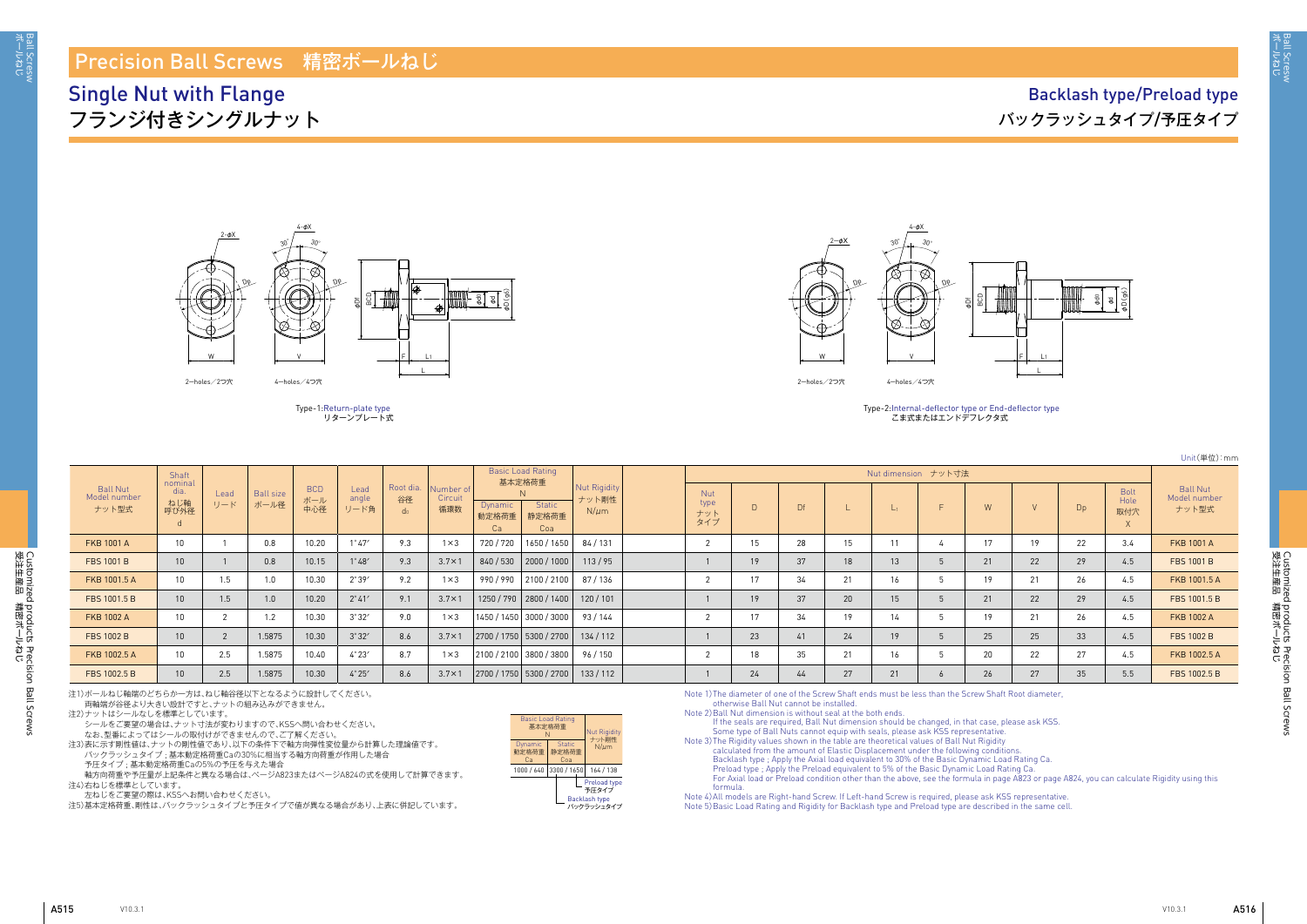A517 A518

ボールねじ Ball Scresw

Ball Scresw<br>ポールねじ

Customized products Precision Ball Screws<br>受注生産品 精密ボールねじ 受注生産品 講略洋 しち Customized products Precision Ball Screws

Unit(単位):mm

## Ball Nut Model number ナット型式 Bolt Hole 取付穴 X

|                                          |                                     |                 |                          |                          |                       |                                   |                             |                               |                                    |                                    |                                  |        |    |      |           |                     |                          |    |                |                                 | Unit(単位                                |
|------------------------------------------|-------------------------------------|-----------------|--------------------------|--------------------------|-----------------------|-----------------------------------|-----------------------------|-------------------------------|------------------------------------|------------------------------------|----------------------------------|--------|----|------|-----------|---------------------|--------------------------|----|----------------|---------------------------------|----------------------------------------|
|                                          | Shaft                               |                 |                          |                          |                       |                                   |                             |                               | <b>Basic Load Rating</b><br>基本定格荷重 |                                    |                                  |        |    |      |           | Nut dimension ナット寸法 |                          |    |                |                                 |                                        |
| <b>Ball Nut</b><br>Model number<br>ナット型式 | nominal<br>dia.<br>ねじ軸<br>呼び外径<br>d | Lead<br>リード     | <b>Ball size</b><br>ボール径 | <b>BCD</b><br>ボール<br>中心径 | Lead<br>angle<br>リード角 | Root dia.<br>谷径<br>d <sub>0</sub> | Number of<br>Circuit<br>循環数 | <b>Dynamic</b><br>動定格荷重<br>Ca | Static<br>静定格荷重<br>Coa             | Nut Rigidity<br>ナット剛性<br>$N/\mu m$ | <b>Nut</b><br>type<br>ナット<br>タイプ | $\Box$ | Df |      | $\vert$ 1 | $\Box$              | W                        |    | D <sub>p</sub> | <b>Bolt</b><br>Hole<br>取付穴<br>X | <b>Ball Nut</b><br>Model numb<br>ナット型式 |
| <b>FBS 1003 B</b>                        | 10 <sup>°</sup>                     |                 | 2.0                      | 10.30                    | $5^{\circ}18'$        | 8.2                               | $3.7 \times 1$              | 3900 / 2500 7200 / 3600       |                                    | 140/118                            |                                  | 24     | 44 | 30   | 24        |                     | 26                       | 27 | 35             | 5.5                             | FBS 1003 B                             |
| <b>FBS 1004 A</b>                        | 10 <sup>1</sup>                     |                 | 2.0                      | 10.30                    | $7^{\circ}03'$        | 8.2                               | $2.7 \times 1$              | 3000 / 1800   5200 / 2600     |                                    | 104/86                             |                                  | 24     | 44 | 29   | 23        |                     | 26                       | 27 | 35             | 5.5                             | <b>FBS 1004 A</b>                      |
| FDB 1005 A                               | 10 <sup>°</sup>                     |                 | 2.0                      | 10.30                    | $8^{\circ}47'$        | 8.2                               | $2.7 \times 1$              | $3000 / -$                    | $5200 / -$                         | $103 / -$                          |                                  | 23     | 40 | 26   | 21        |                     |                          | 25 | 32             | 4.5                             | FDB 1005 A                             |
| <b>FBS 1005 A</b>                        | 10 <sup>1</sup>                     |                 | 2.0                      | 10.30                    | $8^{\circ}47'$        | 8.2                               | $2.7 \times 1$              | 3000 / 1800   5200 / 2600     |                                    | 103/85                             |                                  | 24     | 44 | 34   | 28        |                     | 26                       | 27 | 35             | 5.5                             | FBS 1005 A                             |
| FEB 1010 A                               | 10 <sup>°</sup>                     | 10 <sup>°</sup> | 2.0                      | 10.50                    | 16°52'                | 8.4                               | $1.6 \times 2$              | $3300/-$                      | $5900/-$                           | 117/                               |                                  | 23     | 40 | 24   | 13        |                     | $\overline{\phantom{0}}$ | 25 | 32             | 4.5                             | FEB 1010 A                             |
| <b>FEB 1015 A</b>                        | 10 <sup>1</sup>                     | 15              | 2.0                      | 10.50                    | $24^{\circ}27'$       | 8.4                               | $1.6 \times 2$              | $3300/-$                      | $6400/-$                           | $110/-$                            |                                  | 23     | 40 | 33   | 22        |                     | $-$                      | 25 | 32             | 4.5                             | FEB 1015 A                             |
| <b>FEB 1020 A</b>                        | 10 <sup>°</sup>                     | 20              | 1.5875                   | 10.40                    | $31^\circ 28'$        | 8.7                               | $0.7\times4$                | $2100 / -$                    | $4000/-$                           | $88/$ $-$                          |                                  | 20     | 37 | 23   | 13        |                     | $\overline{\phantom{0}}$ | 22 | 29             | 4.5                             | FEB 1020 A                             |
| FEB 1030 A                               | 10 <sup>1</sup>                     | 30              | 1.5875                   | 10.40                    | 42°33′                | 8.7                               | $0.7\times4$                | $2100 / -$                    | $4000 / -$                         | 76/                                |                                  | 20     | 37 | 31.5 | 21.7      |                     | $\overline{\phantom{0}}$ | 22 | 29             | 4.5                             | FEB 1030 A                             |

al a φD(g6)

## Precision Ball Screws 精密ボールねじ

## Single Nut with Flange フランジ付きシングルナット



| <b>Basic Load Rating</b><br>基本定格荷重<br>N |                               | <b>Nut Rigidity</b><br>ナット剛性                  |
|-----------------------------------------|-------------------------------|-----------------------------------------------|
| Dynamic<br>動定格荷重<br>Cа                  | <b>Static</b><br>静定格荷重<br>Coa | $N/\mu$ m                                     |
| 1000 / 640                              | 3300 / 1650                   | 164 / 138                                     |
|                                         |                               | Preload type<br>予圧タイプ<br><b>Backlash type</b> |
|                                         |                               | バックラッシュタイプ                                    |

2-holes/2つ穴 4-holes/4つ穴





4-φX

Type-2: Internal-deflector type or End-deflector type こま式またはエンドデフレクタ式

4-φX

Dp





Dp





### Type-3: End-cap type or End-deflector type エンドキャップ式またはエンドデフレクタ式

注1)ボールねじ軸端のどちらか一方は、ねじ軸谷径以下となるように設計してください。

両軸端が谷径より大きい設計ですと、ナットの組み込みができません。

シールをご要望の場合は、ナット寸法が変わりますので、KSSへ問い合わせください。

なお、型番によってはシールの取付けができませんので、ご了解ください。

注3)表に示す剛性値は、ナットの剛性値であり、以下の条件下で軸方向弾性変位量から計算した理論値です。 バックラッシュタイプ ; 基本動定格荷重Caの30%に相当する軸方向荷重が作用した場合 予圧タイプ ; 基本動定格荷重Caの5%の予圧を与えた場合

軸方向荷重や予圧量が上記条件と異なる場合は、ぺージA823またはぺージA824の式を使用して計算できます。 注4)右ねじを標準としています。

左ねじをご要望の際は、KSSへお問い合わせください。

注5)基本定格荷重、剛性は、バックラッシュタイプと予圧タイプで値が異なる場合があり、上表に併記しています。

Note 1) The diameter of one of the Screw Shaft ends must be less than the Screw Shaft Root diameter, otherwise Ball Nut cannot be installed.

Note 2) Ball Nut dimension is without seal at the both ends.

If the seals are required, Ball Nut dimension should be changed, in that case, please ask KSS. Some type of Ball Nuts cannot equip with seals, please ask KSS representative. Note 3) The Rigidity values shown in the table are theoretical values of Ball Nut Rigidity calculated from the amount of Elastic Displacement under the following conditions. Backlash type ; Apply the Axial load equivalent to 30% of the Basic Dynamic Load Rating Ca. Preload type ; Apply the Preload equivalent to 5% of the Basic Dynamic Load Rating Ca. For Axial load or Preload condition other than the above, see the formula in page A823 or page A824, you can calculate Rigidity using this formula. Note 4) All models are Right-hand Screw. If Left-hand Screw is required, please ask KSS representative. Note 5) Basic Load Rating and Rigidity for Backlash type and Preload type are described in the same cell.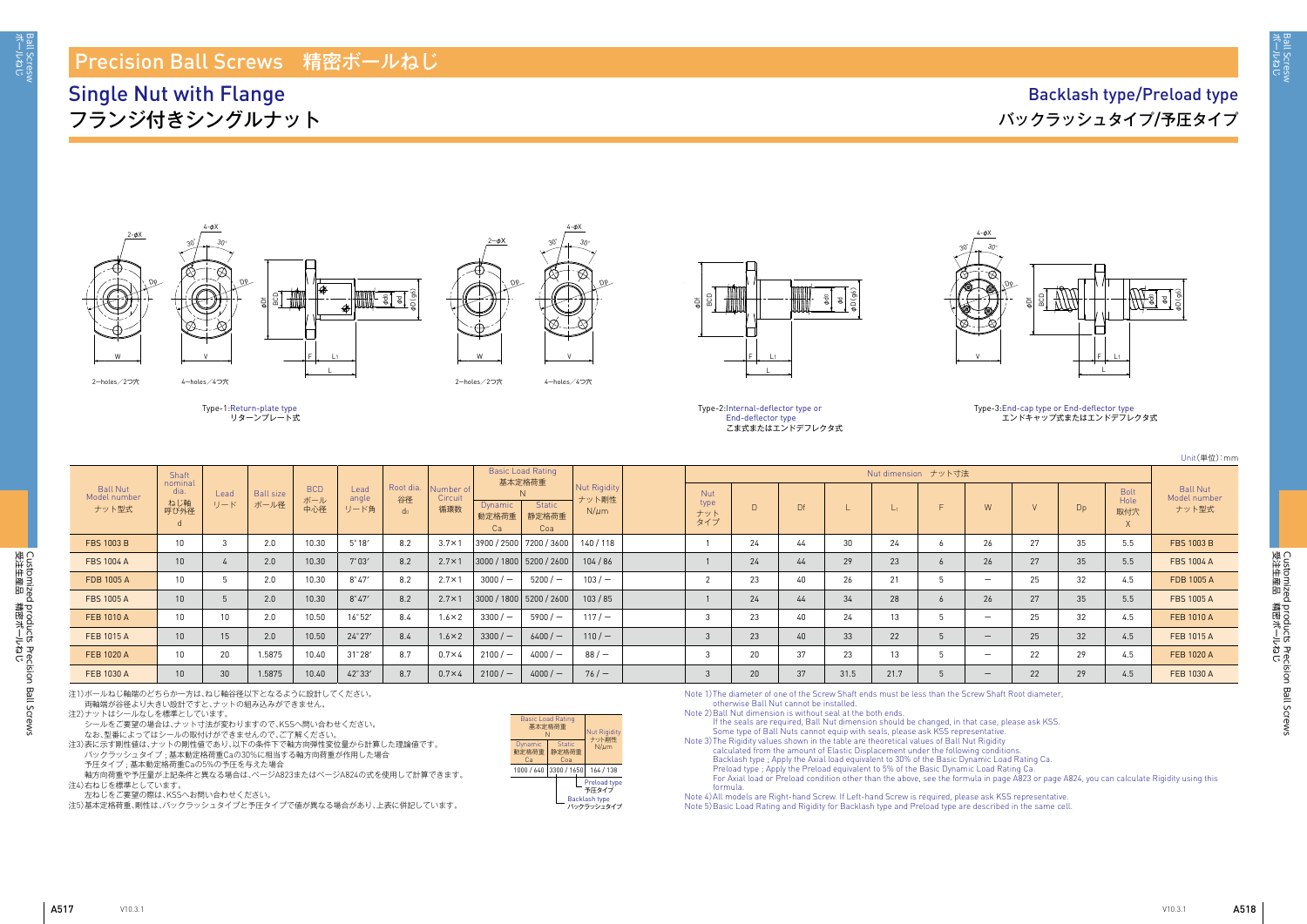Ball Scresw<br>ボールねじ

Customized products Precision Ball Screws<br>受注生産品 精密ボールねじ 受注生産品 講略洋 しち Customized products Precision Ball Screws



Unit(単位):mm

# Ball Nut Model number ナット型式 Bolt Hole 取付穴 X

|                                   | Shaft                                |             |                          |                          |                       |                                   |                             |                         | <b>Basic Load Rating</b><br>基本定格荷重 |                                    |                           |        |    |    | Nut dimension ナット寸法 |   |    |                |                |                     |                                         |
|-----------------------------------|--------------------------------------|-------------|--------------------------|--------------------------|-----------------------|-----------------------------------|-----------------------------|-------------------------|------------------------------------|------------------------------------|---------------------------|--------|----|----|---------------------|---|----|----------------|----------------|---------------------|-----------------------------------------|
| Ball Nut<br>Model number<br>ナット型式 | nominal<br>dia.<br>ねじ軸<br>呼び外径<br>a. | Lead<br>リード | <b>Ball size</b><br>ボール径 | <b>BCD</b><br>ボール<br>中心径 | Lead<br>angle<br>リード角 | Root dia.<br>谷径<br>d <sub>0</sub> | Number of<br>Circuit<br>循環数 | <b>Dynamic</b><br>動定格荷重 | <b>Static</b><br>静定格荷重<br>Coa      | Nut Rigidity<br>ナット剛性<br>$N/\mu m$ | Nut<br>type<br>ナット<br>タイプ | $\Box$ | Df |    | $L_1$               | E | W  | $\overline{M}$ | D <sub>p</sub> | Bolt<br>Hole<br>取付穴 | <b>Ball Nut</b><br>Model numbe<br>ナット型式 |
| <b>FKB 1201 A</b>                 | 12                                   |             | 0.8                      | 12.20                    | $1^\circ 30'$         | 11.3                              | $1 \times 3$                | 780 / 780               | 2000 / 2000                        | 97 / 152                           |                           | 17     | 34 | 16 |                     |   | 19 | 21             | 26             | 4.5                 | <b>FKB 1201 A</b>                       |
| <b>FBS 1201 B</b>                 | 12 <sup>1</sup>                      |             | 0.8                      | 12.15                    | $1^{\circ}30'$        | 11.3                              | $3.7 \times 1$              | 910/570                 | 2400 / 1200                        | 131/110                            |                           | 22     | 40 | 18 | 13                  |   | 24 | 24             | 32             | 4.5                 | <b>FBS 1201 B</b>                       |
| <b>FKB 1202 A</b>                 | 12                                   |             | 1.2                      | 12.30                    | $2^{\circ}58'$        | 11.0                              | $1 \times 3$                |                         | 1600 / 1600   3700 / 3700          | 109/169                            |                           | 19     | 36 | 19 | 14                  |   | 21 | 23             | 28             | 4.5                 | <b>FKB 1202 A</b>                       |
| <b>FBS 1202 B</b>                 | 12                                   |             | 1.5875                   | 12.30                    | $2^{\circ}58'$        | 10.6                              | $3.7 \times 1$              |                         | 3000 / 1900   6400 / 3200          | 156 / 132                          |                           | 25     | 45 | 25 | 19                  |   | 27 | 27             | 36             | 5.5                 | <b>FBS 1202 B</b>                       |
| FKB 1202.5 A                      | 12                                   | 2.5         | 1.5875                   | 12.40                    | $3^{\circ}40'$        | 10.7                              | $1 \times 3$                |                         | 2300 / 2300 4700 / 4700            | 112/174                            |                           | 20     | 37 | 21 | 16                  |   | 22 | 24             | 29             | 4.5                 | FKB 1202.5 A                            |
| FBS 1202.5 B                      | 12                                   | 2.5         | 1.5875                   | 12.30                    | $3^\circ 42'$         | 10.6                              | $3.7 \times 1$              |                         | 3000 / 1850   6400 / 3200          | 156/130                            |                           | 26     | 46 | 27 | 21                  |   | 28 | 28             | 37             | 5.5                 | FBS 1202.5 B                            |
| <b>FKB 1203 A</b>                 | 12                                   |             | 2.0                      | 12.50                    | 4°22'                 | 10.4                              | $1 \times 3$                |                         | 3100 / 3100 5700 / 5700            | 115/179                            |                           | 22     | 41 | 32 | 26                  |   | 24 | 26             | 32             | 5.5                 | <b>FKB 1203 A</b>                       |
| <b>FBS 1203 B</b>                 | 12                                   |             | 2.0                      | 12.30                    | 4°26'                 | 10.2                              | $3.7 \times 1$              |                         | 4300 / 2800   8700 / 4300          | 162/137                            |                           | 28     | 48 | 30 | 24                  |   | 30 | 30             | 39             | 5.5                 | <b>FBS 1203 B</b>                       |
| <b>FBS 1204 B</b>                 | 12                                   |             | 2.381                    | 12.30                    | $5^{\circ}55'$        | 9.8                               | $3.7 \times 1$              |                         | 5400 / 3400   10200 / 5100         | 165/139                            |                           | 28     | 48 | 33 | 27                  |   | 30 | 30             | 39             | 5.5                 | <b>FBS 1204 B</b>                       |
| <b>FBS 1205 A</b>                 | 12                                   |             | 2.381                    | 12.30                    | $7^\circ 22'$         | 9.8                               | $2.7 \times 1$              |                         | 4100 / 2500 7400 / 3700            | 122/101                            |                           | 28     | 48 | 33 | 27                  |   | 30 | 30             | 39             | 5.5                 | <b>FBS 1205 A</b>                       |

al a φD(g6)

## Precision Ball Screws 精密ボールねじ

## Single Nut with Flange フランジ付きシングルナット





Type-2: Internal-deflector type or End-deflector type こま式またはエンドデフレクタ式

2-holes/2つ穴 4-holes/4つ穴





4-φX

4-φX

Dp





Dp





### Type-3: End-cap type or End-deflector type エンドキャップ式またはエンドデフレクタ式

注1)ボールねじ軸端のどちらか一方は、ねじ軸谷径以下となるように設計してください。 両軸端が谷径より大きい設計ですと、ナットの組み込みができません。

注2)ナットはシールなしを標準としています。

シールをご要望の場合は、ナット寸法が変わりますので、KSSへ問い合わせください。

なお、型番によってはシールの取付けができませんので、ご了解ください。

注3)表に示す剛性値は、ナットの剛性値であり、以下の条件下で軸方向弾性変位量から計算した理論値です。 バックラッシュタイプ ; 基本動定格荷重Caの30%に相当する軸方向荷重が作用した場合

予圧タイプ ; 基本動定格荷重Caの5%の予圧を与えた場合

軸方向荷重や予圧量が上記条件と異なる場合は、ぺージA823またはぺージA824の式を使用して計算できます。 注4)右ねじを標準としています。

左ねじをご要望の際は、KSSへお問い合わせください。

注5)基本定格荷重、剛性は、バックラッシュタイプと予圧タイプで値が異なる場合があり、上表に併記しています。

Note 1) The diameter of one of the Screw Shaft ends must be less than the Screw Shaft Root diameter, otherwise Ball Nut cannot be installed.

Note 2) Ball Nut dimension is without seal at the both ends.

If the seals are required, Ball Nut dimension should be changed, in that case, please ask KSS. Some type of Ball Nuts cannot equip with seals, please ask KSS representative. Note 3) The Rigidity values shown in the table are theoretical values of Ball Nut Rigidity calculated from the amount of Elastic Displacement under the following conditions. Backlash type ; Apply the Axial load equivalent to 30% of the Basic Dynamic Load Rating Ca. Preload type ; Apply the Preload equivalent to 5% of the Basic Dynamic Load Rating Ca. For Axial load or Preload condition other than the above, see the formula in page A823 or page A824, you can calculate Rigidity using this formula.

Note 4) All models are Right-hand Screw. If Left-hand Screw is required, please ask KSS representative. Note 5) Basic Load Rating and Rigidity for Backlash type and Preload type are described in the same cell.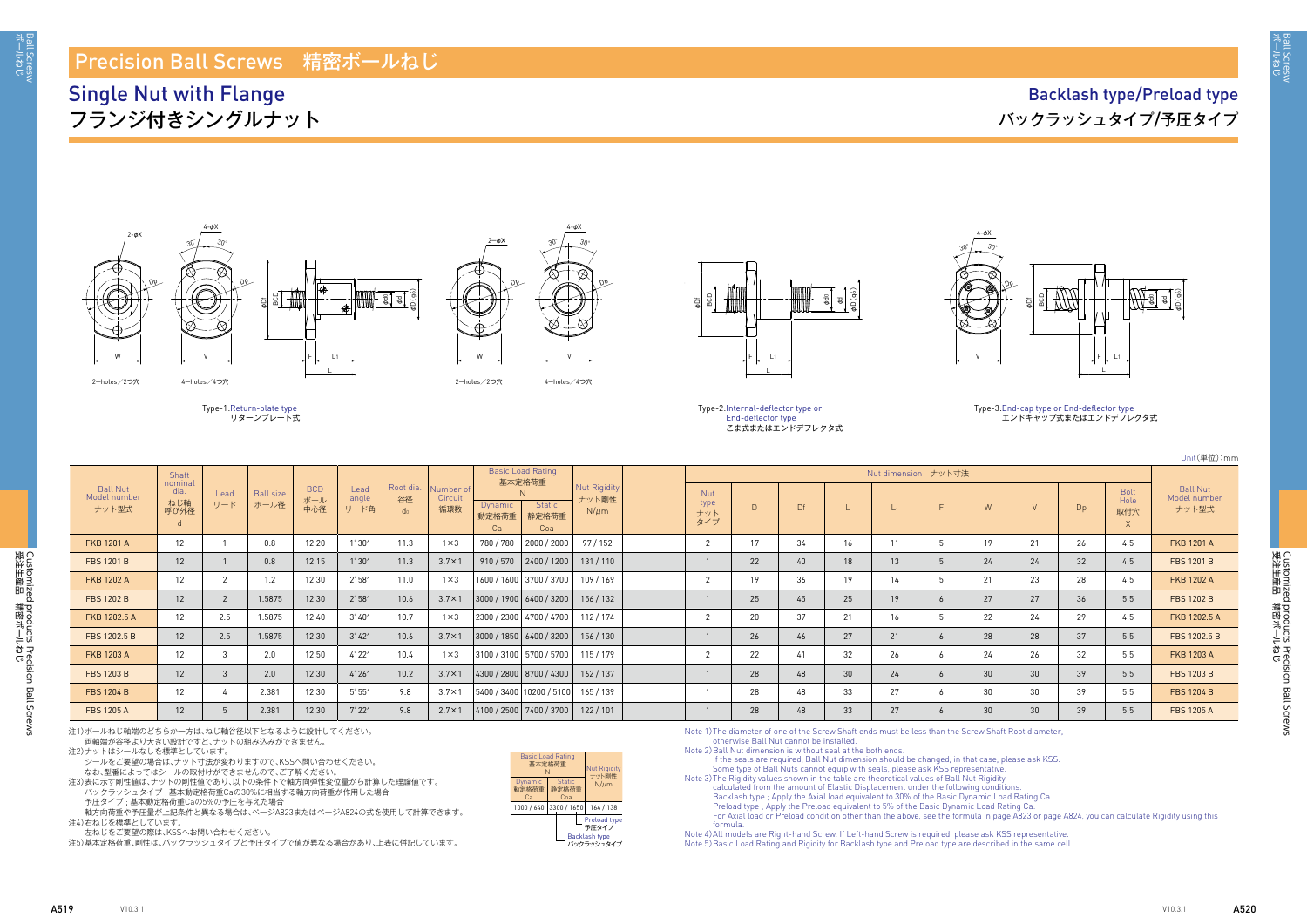aall Scresw<br>ドールねじ

Customized products Precision Ball Screws<br>受注生産品 精密ボールねじ 受注生産品 講略洋 しち Customized products Precision Ball Screws

| Unit(単位):mm |  |
|-------------|--|
|-------------|--|

|                                   | Shaft                          |             |                          |                          |                       |                                   |                             |                               | <b>Basic Load Rating</b><br>基本定格荷重 |                                           |                                  |    |    |    | Nut dimension ナット寸法 |                          |                 |          |                            |                                          |
|-----------------------------------|--------------------------------|-------------|--------------------------|--------------------------|-----------------------|-----------------------------------|-----------------------------|-------------------------------|------------------------------------|-------------------------------------------|----------------------------------|----|----|----|---------------------|--------------------------|-----------------|----------|----------------------------|------------------------------------------|
| Ball Nut<br>Model number<br>ナット型式 | nominal<br>dia.<br>ねじ軸<br>呼び外径 | Lead<br>リード | <b>Ball size</b><br>ボール径 | <b>BCD</b><br>ボール<br>中心径 | Lead<br>angle<br>リード角 | Root dia.<br>谷径<br>d <sub>0</sub> | Number of<br>Circuit<br>循環数 | <b>Dynamic</b><br>動定格荷重<br>Ca | Static<br>静定格荷重<br>Coa             | <b>Nut Rigidity</b><br>ナット剛性<br>$N/\mu m$ | <b>Nut</b><br>type<br>ナット<br>タイプ | D. | Df |    |                     |                          |                 | Dp       | <b>Bolt</b><br>Hole<br>取付穴 | <b>Ball Nut</b><br>Model number<br>ナット型式 |
| FEB 1210 A                        | $1^{\circ}$<br>1 Z             | 10          | 2.381                    | 12.65                    | $14^{\circ}07'$       | 10.2                              | $1.7 \times 2$              | $5100 / -$                    | $9800 / -$                         | $152/ -$                                  |                                  | 24 |    | 30 | 14.5                |                          | 26              | 33       | 4.5                        | FEB 1210 A                               |
| <b>FBS 1210 T</b>                 | 12                             | $10-10$     | 2.381                    | 12.65                    | $14^{\circ}07'$       | 10.2                              | $2.5 \times 1$              |                               | 3800 / 2350   7100 / 3350          | 113/93                                    |                                  | 30 | 50 | 50 |                     |                          | 32 <sup>2</sup> | 40       | 4.5                        | <b>FBS 1210 T</b>                        |
| FEB 1312 A                        | $1^{\circ}$<br>⊣ ບ             | 12          | 2.381                    | 13.50                    | $15^{\circ}48'$       | 11.0                              | $1.6 \times 2$              | $5000 / -$                    | $9900/-$                           | $151 / -$                                 |                                  | 28 | 45 | 30 |                     | $\overline{\phantom{0}}$ | 30              | $\Omega$ | 4.5                        | FEB 1312 A                               |
| FEB 1315 A                        | 13                             | 15          | 2.381                    | 13.50                    | 19°29'                | 11.0                              | $1.6 \times 2$              | $5000 / -$                    | $10300/-$                          | 147/                                      |                                  | 28 | 45 | 35 | 22                  | $\overline{\phantom{0}}$ | 30              | 37       | 4.5                        | FEB 1315 A                               |
| FEB 1320 A                        | $1^{\circ}$                    | 20          | 2.381                    | 13.50                    | $25^{\circ} 15'$      | 11.0                              | $1.6 \times 2$              | $5000 / -$                    | $10700 / -$                        | 142/                                      |                                  | 28 | 45 | 43 | 20                  | $\overline{\phantom{0}}$ | 3U              |          | 4.5                        | FEB 1320 A                               |

## Precision Ball Screws 精密ボールねじ

## Single Nut with Flange フランジ付きシングルナット

## Backlash type/Preload type バックラッシュタイプ/予圧タイプ

| 基本定格荷重<br>N            | <b>Basic Load Rating</b>      | <b>Nut Rigidity</b><br>ナット剛性                         |
|------------------------|-------------------------------|------------------------------------------------------|
| Dynamic<br>動定格荷重<br>Cа | <b>Static</b><br>静定格荷重<br>Coa | $N/\mu$ m                                            |
| 1000 / 640             | 3300 / 1650                   | 164 / 138                                            |
|                        |                               | Preload type<br>予圧タイプ<br>Backlash type<br>バックラッシュタイプ |



### Type-3: End-cap type or End-deflector type エンドキャップ式またはエンドデフレクタ式

注1)ボールねじ軸端のどちらか一方は、ねじ軸谷径以下となるように設計してください。

両軸端が谷径より大きい設計ですと、ナットの組み込みができません。

注2)ナットはシールなしを標準としています。

シールをご要望の場合は、ナット寸法が変わりますので、KSSへ問い合わせください。 なお、型番によってはシールの取付けができませんので、ご了解ください。

注3)表に示す剛性値は、ナットの剛性値であり、以下の条件下で軸方向弾性変位量から計算した理論値です。

バックラッシュタイプ ; 基本動定格荷重Caの30%に相当する軸方向荷重が作用した場合 予圧タイプ ; 基本動定格荷重Caの5%の予圧を与えた場合

軸方向荷重や予圧量が上記条件と異なる場合は、ぺージA823またはぺージA824の式を使用して計算できます。 注4)右ねじを標準としています。

左ねじをご要望の際は、KSSへお問い合わせください。

注5)基本定格荷重、剛性は、バックラッシュタイプと予圧タイプで値が異なる場合があり、上表に併記しています。

Note 1) The diameter of one of the Screw Shaft ends must be less than the Screw Shaft Root diameter, otherwise Ball Nut cannot be installed.

Note 2) Ball Nut dimension is without seal at the both ends.

If the seals are required, Ball Nut dimension should be changed, in that case, please ask KSS. Some type of Ball Nuts cannot equip with seals, please ask KSS representative. Note 3) The Rigidity values shown in the table are theoretical values of Ball Nut Rigidity calculated from the amount of Elastic Displacement under the following conditions. Backlash type ; Apply the Axial load equivalent to 30% of the Basic Dynamic Load Rating Ca. Preload type ; Apply the Preload equivalent to 5% of the Basic Dynamic Load Rating Ca. For Axial load or Preload condition other than the above, see the formula in page A823 or page A824, you can calculate Rigidity using this formula.

Note 4) All models are Right-hand Screw. If Left-hand Screw is required, please ask KSS representative. Note 5) Basic Load Rating and Rigidity for Backlash type and Preload type are described in the same cell.



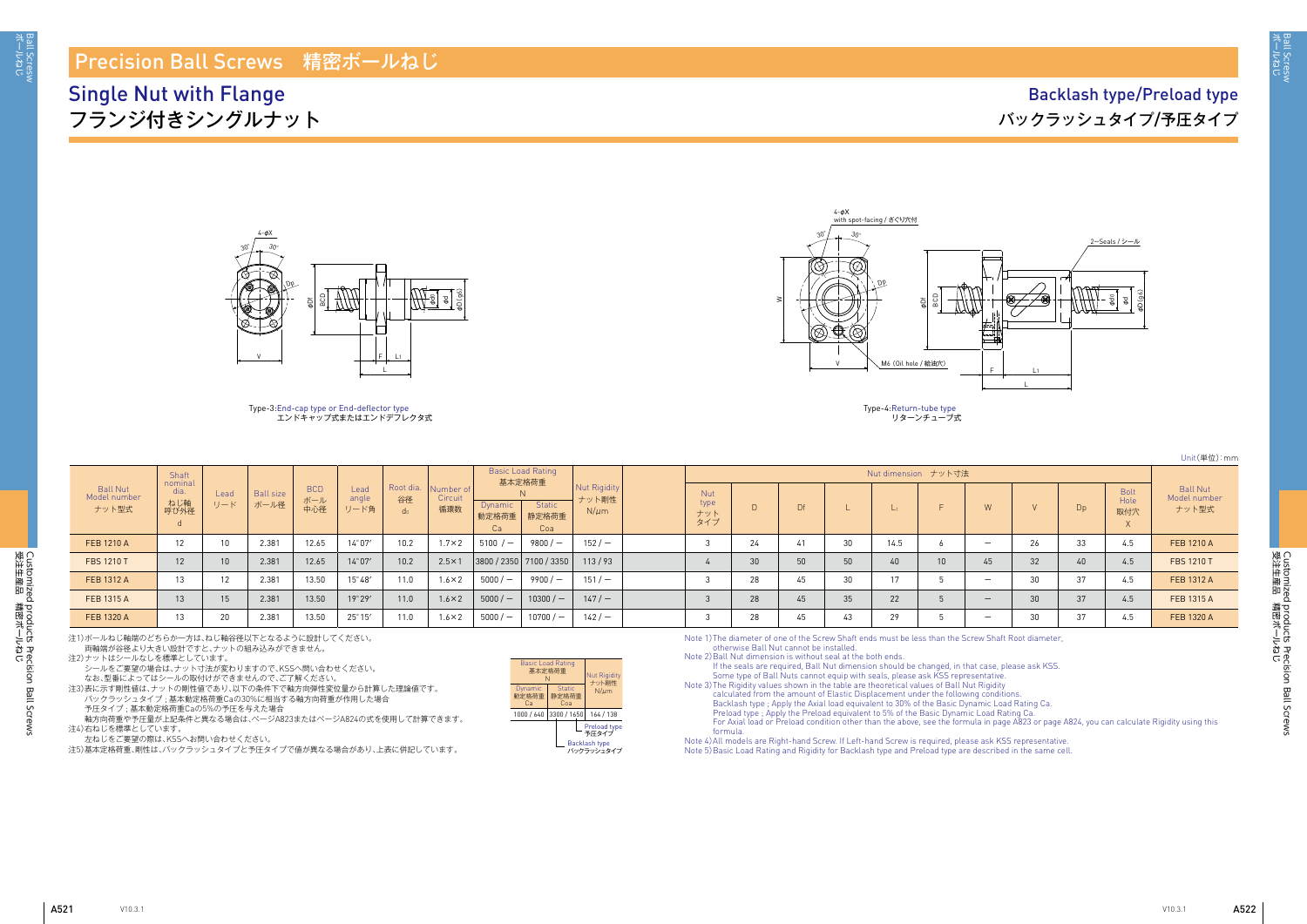受注生産品 講験共一

ボールねじ Ball Scresw

3all Scresw<br>ボールねじ

Customized products Precision Ball Screws<br>受注生産品 精密ボールねじ 受注生産品 講略洋 しち Customized products Precision Ball Screws

Customized products Precision Ball Screws

Customized products Precision Ball Screws<br>受注生産品 精密ボールねじ



Unit(単位):mm

| $\vee$ | Dp | <b>Bolt</b><br>Hole<br>取付穴<br>X | <b>Ball Nut</b><br>Model number<br>ナット型式 |
|--------|----|---------------------------------|------------------------------------------|
| 28     | 37 | 5.5                             | <b>FBS 1401 B</b>                        |
| 26     | 31 | 5.5                             | <b>FKB 1402 A</b>                        |
| 28     | 37 | 5.5                             | <b>FBS 1402 B</b>                        |
| 26     | 32 | 5.5                             | FKB 1402.5 A                             |
| 30     | 39 | 5.5                             | FBS 1402.5 B                             |
| 27     | 34 | 5.5                             | <b>FKB 1403 A</b>                        |
| 32     | 42 | 5.5                             | <b>FBS 1403 B</b>                        |

## Precision Ball Screws 精密ボールねじ

Single Nut with Flange フランジ付きシングルナット

## Backlash type/Preload type バックラッシュタイプ/予圧タイプ



こま式またはエンドデフレクタ式

|                                          |                                      |                |                          |                          |                       |                          |                             |                                                                |                                    |                           |        |    |    |       |                     |    |    |    |                            | ○□□□ (半) 12/                            |
|------------------------------------------|--------------------------------------|----------------|--------------------------|--------------------------|-----------------------|--------------------------|-----------------------------|----------------------------------------------------------------|------------------------------------|---------------------------|--------|----|----|-------|---------------------|----|----|----|----------------------------|-----------------------------------------|
|                                          | Shaft                                |                |                          |                          |                       |                          |                             | <b>Basic Load Rating</b><br>基本定格荷重                             |                                    |                           |        |    |    |       | Nut dimension ナット寸法 |    |    |    |                            |                                         |
| <b>Ball Nut</b><br>Model number<br>ナット型式 | nominal<br>dia.<br>ねじ軸<br>呼び外径<br>d. | Lead<br>リード    | <b>Ball size</b><br>ボール径 | <b>BCD</b><br>ボール<br>中心径 | Lead<br>angle<br>リード角 | Root dia.<br>谷径<br>$d_0$ | Number of<br>Circuit<br>循環数 | <b>Static</b><br><b>Dynamic</b><br>動定格荷重<br>静定格荷重<br>Ca<br>Coa | Nut Rigidity<br>ナット剛性<br>$N/\mu m$ | Nut<br>type<br>ナット<br>タイプ | $\Box$ | Df |    | $L_1$ |                     | W  |    | Dp | <b>Bolt</b><br>Hole<br>取付穴 | <b>Ball Nut</b><br>Model numbe<br>ナット型式 |
| <b>FBS 1401 B</b>                        | 14                                   |                | 0.8                      | 14.15                    | $1^{\circ}17'$        | 13.3                     | $3.7 \times 1$              | 960/610<br>2900 / 1450                                         | 148 / 124                          |                           | 26     | 46 | 21 | 15    |                     | 28 | 28 | 37 | 5.5                        | <b>FBS 1401 B</b>                       |
| <b>FKB 1402 A</b>                        | 14                                   | $\overline{2}$ | 1.2                      | 14.30                    | $2^{\circ}33'$        | 13.0                     | $1 \times 3$                | 1700 / 1700 4300 / 4300                                        | 122/190                            |                           | 21     | 40 | 20 | 14    |                     | 23 | 26 | 31 | 5.5                        | <b>FKB 1402 A</b>                       |
| <b>FBS 1402 B</b>                        | 14                                   | 2              | 1.5875                   | 14.30                    | $2^{\circ}33'$        | 12.6                     | $3.7 \times 1$              | 3200 / 2000 7500 / 3800                                        | 176 / 148                          |                           | 26     | 46 | 25 | 19    |                     | 28 | 28 | 37 | 5.5                        | <b>FBS 1402 B</b>                       |
| FKB 1402.5 A                             | 14                                   | 2.5            | 1.5875                   | 14.40                    | 3°10'                 | 12.7                     | $1 \times 3$                | 2500/2500 5600/5600                                            | 127/197                            |                           | 22     | 41 | 22 | 16    |                     | 24 | 26 | 32 | 5.5                        | FKB 1402.5 A                            |
| FBS 1402.5 B                             | 14                                   | 2.5            | 1.5875                   | 14.30                    | $3^{\circ}11'$        | 12.6                     | $3.7 \times 1$              | 3200 / 2000   7500 / 3700                                      | 176 / 148                          |                           | 28     | 48 | 27 | 21    |                     | 30 | 30 | 39 | 5.5                        | FBS 1402.5 B                            |
| <b>FKB 1403 A</b>                        | 14                                   | 3              | 2.0                      | 14.50                    | $3^{\circ}46'$        | 12.4                     | $1 \times 3$                | $ 3400/3400 $ 6800 / 6800 $ $                                  | 131/204                            |                           | 24     | 43 | 32 | 26    |                     | 26 | 27 | 34 | 5.5                        | FKB 1403 A                              |
| FBS 1403 B                               | 14                                   | 3              | 2.0                      | 14.30                    | $3^{\circ}49'$        | 12.2                     | $3.7 \times 1$              | 4600 / 2900   10100 / 5000                                     | 184 / 154                          |                           | 30     | 5' | 30 | 24    |                     | 32 | 32 | 42 | 5.5                        | <b>FBS 1403 B</b>                       |
| <b>FKB 1404 A</b>                        | 14                                   |                | 2.381                    | 14.65                    | 4°58'                 | 12.2                     | $1 \times 3$                | 4500/4500 8600/8600                                            | 136/212                            |                           | 26     | 45 | 29 | 23    |                     | 28 | 28 | 36 | 5.5                        | <b>FKB 1404 A</b>                       |
| <b>FBS 1404 B</b>                        | 14                                   | 4              | 2.381                    | 14.30                    | $5^{\circ}05'$        | 11.8                     | $3.7 \times 1$              | 5700 / 3600 11600 / 5800                                       | 187 / 157                          |                           | 30     | 51 | 33 | 27    |                     | 32 | 32 | 42 | 5.5                        | <b>FBS 1404 B</b>                       |
| <b>FBS 1405 B</b>                        | 14                                   | .5             | 2.381                    | 14.30                    | 6°21'                 | 11.8                     | $3.7 \times 1$              | 5700 / 3600   11600 / 5800   186 / 157                         |                                    |                           | 30     | 51 | 39 | 33    |                     | 32 | 32 | 42 | 5.5                        | <b>FBS 1405 B</b>                       |



Type-1: Return-plate type リターンプレート式



Type-2: Internal-deflector type or End-deflector type

注1)ボールねじ軸端のどちらか一方は、ねじ軸谷径以下となるように設計してください。

両軸端が谷径より大きい設計ですと、ナットの組み込みができません。

注2)ナットはシールなしを標準としています。

シールをご要望の場合は、ナット寸法が変わりますので、KSSへ問い合わせください。

なお、型番によってはシールの取付けができませんので、ご了解ください。

注3)表に示す剛性値は、ナットの剛性値であり、以下の条件下で軸方向弾性変位量から計算した理論値です。 バックラッシュタイプ ; 基本動定格荷重Caの30%に相当する軸方向荷重が作用した場合

予圧タイプ ; 基本動定格荷重Caの5%の予圧を与えた場合

軸方向荷重や予圧量が上記条件と異なる場合は、ぺージA823またはぺージA824の式を使用して計算できます。 注4)右ねじを標準としています。

左ねじをご要望の際は、KSSへお問い合わせください。

注5)基本定格荷重、剛性は、バックラッシュタイプと予圧タイプで値が異なる場合があり、上表に併記しています。

Note 1) The diameter of one of the Screw Shaft ends must be less than the Screw Shaft Root diameter, otherwise Ball Nut cannot be installed.

Note 2) Ball Nut dimension is without seal at the both ends.

If the seals are required, Ball Nut dimension should be changed, in that case, please ask KSS. Some type of Ball Nuts cannot equip with seals, please ask KSS representative. Note 3) The Rigidity values shown in the table are theoretical values of Ball Nut Rigidity calculated from the amount of Elastic Displacement under the following conditions. Backlash type ; Apply the Axial load equivalent to 30% of the Basic Dynamic Load Rating Ca. Preload type ; Apply the Preload equivalent to 5% of the Basic Dynamic Load Rating Ca. For Axial load or Preload condition other than the above, see the formula in page A823 or page A824, you can calculate Rigidity using this formula.

Note 4) All models are Right-hand Screw. If Left-hand Screw is required, please ask KSS representative. Note 5) Basic Load Rating and Rigidity for Backlash type and Preload type are described in the same cell.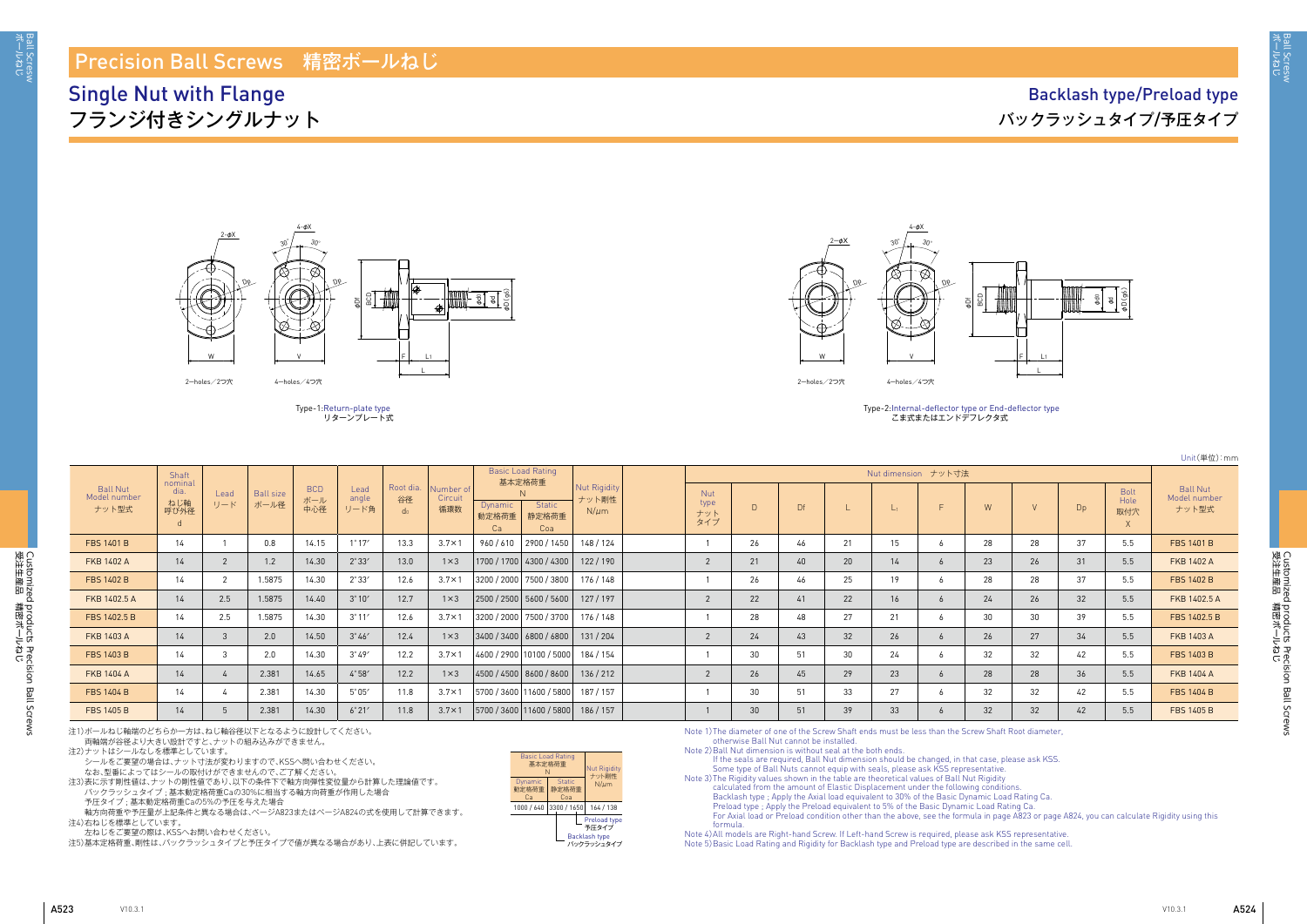Ball Scresw<br>ポールねじ

Customized products Precision Ball Screws<br>受注生産品 精密ボールねじ 受注生産品 講略洋 しち Customized products Precision Ball Screws



| Unit(単位):mm |  |  |
|-------------|--|--|
|-------------|--|--|

|                                   |                                |                 |                          |                          |                       |                 |                             |                         | <b>Basic Load Rating</b>  |                                    |                                  |        |    |    |                     |    |    |    |    |                                        |                                          |
|-----------------------------------|--------------------------------|-----------------|--------------------------|--------------------------|-----------------------|-----------------|-----------------------------|-------------------------|---------------------------|------------------------------------|----------------------------------|--------|----|----|---------------------|----|----|----|----|----------------------------------------|------------------------------------------|
|                                   | Shaft                          |                 |                          |                          |                       |                 |                             |                         | 基本定格荷重                    |                                    |                                  |        |    |    | Nut dimension ナット寸法 |    |    |    |    |                                        |                                          |
| Ball Nut<br>Model number<br>ナット型式 | nominal<br>dia.<br>ねじ軸<br>呼び外径 | Lead<br>リード     | <b>Ball size</b><br>ボール径 | <b>BCD</b><br>ボール<br>中心径 | Lead<br>angle<br>リード角 | Root dia.<br>谷径 | Number of<br>Circuit<br>循環数 | Dynamic<br>動定格荷重<br>Ca  | Static<br>静定格荷重<br>Coa    | Nut Rigidity<br>ナット剛性<br>$N/\mu m$ | <b>Nut</b><br>type<br>ナット<br>タイプ | $\Box$ | Df |    |                     |    | W  |    | Dp | <b>Bolt</b><br>Hole<br>取付穴<br>$\wedge$ | <b>Ball Nut</b><br>Model number<br>ナット型式 |
| <b>FBS 1504 T</b>                 | 15                             |                 | 2.381                    | 15.50                    | $4^{\circ}42'$        | 13.0            | $2.5 \times 1$              |                         | 4100 / 2580   8550 / 4300 | 136/112                            |                                  | 32     | 56 |    | ا ک                 | 10 | 48 | 32 |    | 5.5                                    | <b>FBS 1504 T</b>                        |
| FEB 1505 A                        | 15                             |                 | 3.175                    | 15.50                    | $5^\circ 41'$         | 12.2            | $3.7 \times 1$              | $8900/$ –               | $17000 / -$               | 208/                               |                                  | 34     | 57 | 33 | 16                  | 11 | 50 | 34 | 45 | 5.5                                    | FEB 1505 A                               |
| FBS 1505 T                        | 15                             | ാ               | 3.175                    | 15.80                    | $5^{\circ}45'$        | 12.4            | $2.5 \times 1$              |                         | 6900 / 4350 12500 / 6250  | 148 / 122                          |                                  | 34     | 58 | 44 | 34                  | 10 | 50 | 34 | 45 | 5.5                                    | <b>FBS 1505 T</b>                        |
| FEB 1510 A                        | 15                             | 10 <sup>°</sup> | 3.175                    | 15.50                    | $11^{\circ}36'$       | 12.2            | $2.7 \times 2$              | $12000 / -$             | $25000 / -$               | 289/                               |                                  | 34     | 57 | 43 | 21                  | 11 | 50 | 34 | 45 | 5.5                                    | <b>FEB 1510 A</b>                        |
| <b>FBS 1510 T</b>                 | 15                             | 10              | 3.175                    | 15.80                    | $11^{\circ}23'$       | 12.4            | $1.5 \times 1$              | 4400 / 2540 7900 / 3450 |                           | 87/69                              |                                  | 34     | 58 | 52 | 40                  | 12 | 50 | 34 | 45 | 6.0                                    | <b>FBS 1510 T</b>                        |
| FEB 1520 A                        | 15                             | 20              | 3.175                    | 15.75                    | $22^{\circ}01'$       | 12.4            | $1.7 \times 2$              | $8000 / -$              | $16000 / -$               | 178/                               |                                  | 34     | 57 | 52 | 28.5                | 11 | 50 | 34 | 45 | 5.5                                    | FEB 1520 A                               |
| FBS 1520 T                        | 15                             | 20              | 3.175                    | 15.80                    | $21^{\circ}56'$       | 12.4            | $1.5 \times 1$              |                         | 4400 / 2540   7900 / 3450 | 84/67                              |                                  | 34     | 58 | 62 | 50                  | 12 | 50 | 34 | 45 | 6.0                                    | <b>FBS 1520 T</b>                        |
| FEB 1530 A                        | 15                             | 30              | 3.175                    | 15.75                    | $31^{\circ}14'$       | 12.4            | $1.7 \times 2$              | $8000 / -$              | $16000 / -$               | 163/                               |                                  | 34     | 57 | 71 | 45.5                | 11 | 50 | 34 | 45 | 5.5                                    | FEB 1530 A                               |



Type-5: End-deflector type エンドデフレクタ式



## Precision Ball Screws 精密ボールねじ

## Single Nut with Flange フランジ付きシングルナット

## Backlash type/Preload type バックラッシュタイプ/予圧タイプ

| N |     |                                                     | <b>Nut Rigidity</b><br>ナット剛性                         |
|---|-----|-----------------------------------------------------|------------------------------------------------------|
|   | Coa |                                                     | $N/\mu$ m                                            |
|   |     |                                                     | 164 / 138                                            |
|   |     |                                                     | Preload type<br>予圧タイプ<br>Backlash type<br>バックラッシュタイプ |
|   |     | <b>Basic Load Rating</b><br>基本定格荷重<br><b>Static</b> | 静定格荷重<br>3300 / 1650                                 |



注1)ボールねじ軸端のどちらか一方は、ねじ軸谷径以下となるように設計してください。

両軸端が谷径より大きい設計ですと、ナットの組み込みができません。

注2)ナットはシールなしを標準としています。

シールをご要望の場合は、ナット寸法が変わりますので、KSSへ問い合わせください。

なお、型番によってはシールの取付けができませんので、ご了解ください。

注3)表に示す剛性値は、ナットの剛性値であり、以下の条件下で軸方向弾性変位量から計算した理論値です。 バックラッシュタイプ ; 基本動定格荷重Caの30%に相当する軸方向荷重が作用した場合 予圧タイプ ; 基本動定格荷重Caの5%の予圧を与えた場合

軸方向荷重や予圧量が上記条件と異なる場合は、ぺージA823またはぺージA824の式を使用して計算できます。 注4)右ねじを標準としています。

、<br>左ねじをご要望の際は、KSSへお問い合わせください。

注5)基本定格荷重、剛性は、バックラッシュタイプと予圧タイプで値が異なる場合があり、上表に併記しています。

Note 1) The diameter of one of the Screw Shaft ends must be less than the Screw Shaft Root diameter, otherwise Ball Nut cannot be installed.

Note 2) Ball Nut dimension is without seal at the both ends.

If the seals are required, Ball Nut dimension should be changed, in that case, please ask KSS. Some type of Ball Nuts cannot equip with seals, please ask KSS representative. calculated from the amount of Elastic Displacement under the following conditions. Backlash type ; Apply the Axial load equivalent to 30% of the Basic Dynamic Load Rating Ca. Preload type ; Apply the Preload equivalent to 5% of the Basic Dynamic Load Rating Ca. For Axial load or Preload condition other than the above, see the formula in page A823 or page A824, you can calculate Rigidity using this formula.